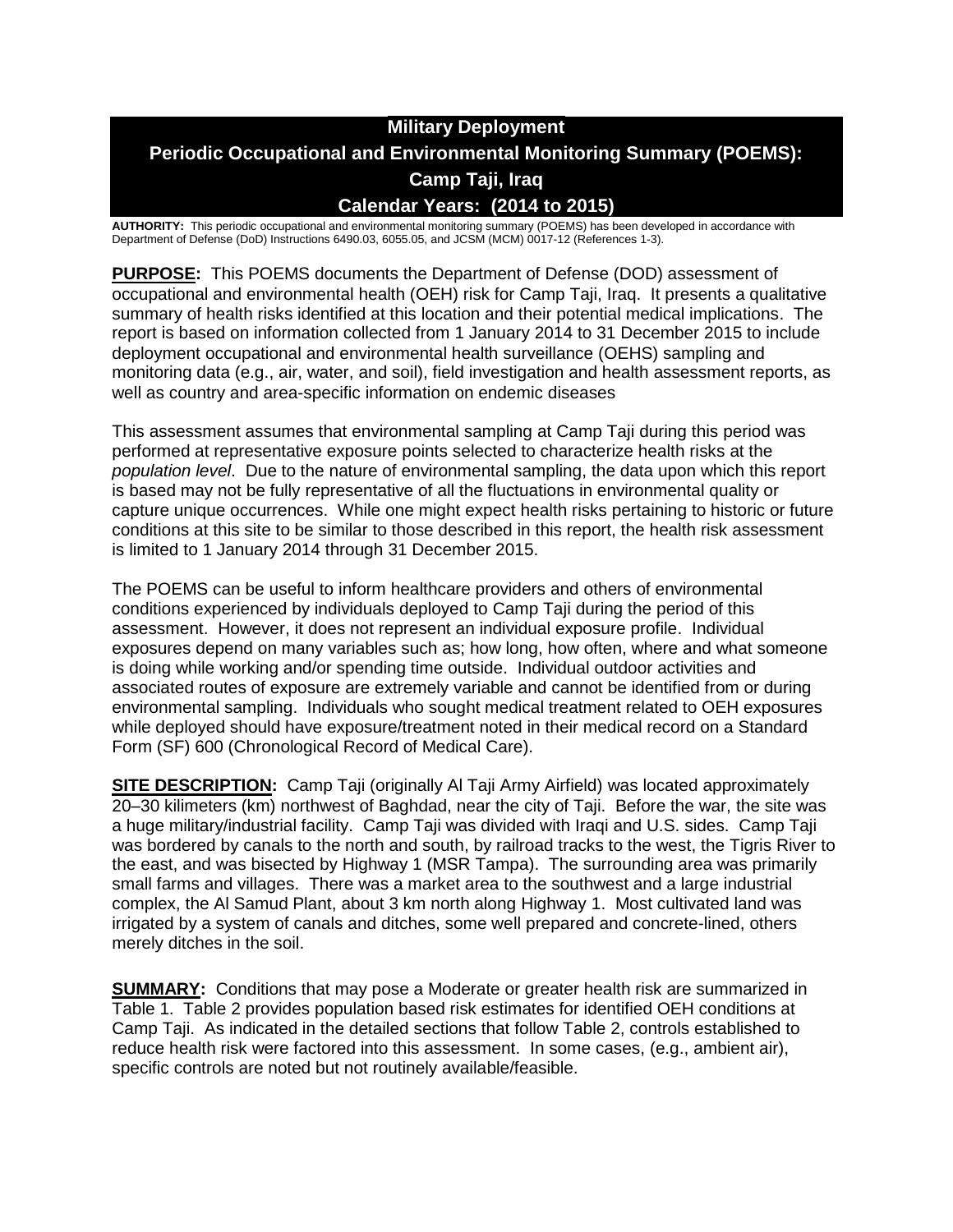### **Table 1: Summary of Occupational and Environmental Conditions with MODERATE or Greater Health Risk**

### *Short-term health risks & medical implications:*

The following hazards may be associated with potential acute health effects in some personnel during deployment at Camp Taji and vicinity:

Food/waterborne diseases (e.g., bacterial diarrhea, hepatitis A, typhoid/paratyphoid fever, diarrhea-cholera, diarrheaprotozoal, brucellosis, hepatitis E); other endemic diseases (cutaneous leishmaniasis (acute), Crimean-Congo hemorrhagic fever, sandfly fever, scrub typhus(mite-borne), leptospirosis, schistosomiasis, Tuberculosis (TB), rabies, Q fever); and heat stress. For food/waterborne diseases (e.g., bacterial diarrhea, hepatitis A, typhoid/paratyphoid fever, diarrhea-cholera, diarrhea-protozoal, brucellosis, hepatitis E), if ingesting local food and water, the health effects can temporarily incapacitate personnel (diarrhea) or result in prolonged illness (hepatitis A, typhoid/paratyphoid fever, brucellosis, hepatitis E). Risks from food/waterborne diseases may have been reduced with preventive medicine controls and mitigation, which includes hepatitis A and typhoid fever vaccinations and only drinking from approved water sources in accordance with standing U.S. Central Command (CENTCOM)policy. For other vector-borne endemic diseases (cutaneous leishmaniasis (acute), Crimean-Congo hemorrhagic fever, sandfly fever, scrub typhus (mite-borne), these diseases may constitute a significant risk due to exposure to biting vectors; risk reduced to 'Low' by proper wear of the treated uniform, application of repellent to exposed skin, and bed net use, as well as minimizing areas of standing water and other vector-breeding areas. For water contact diseases (leptospirosis and schistosomiasis), activities involving extensive contact with surface water increase risk. For respiratory diseases (TB), personnel in close-quarter conditions could have been at risk for person-to-person spread. Animal contact diseases (rabies, Q fever), pose year-round risk. For heat stress, risk can be greater during months of March through November, and greater for susceptible persons including those older than 45, of low fitness level, unacclimatized, or with underlying medical conditions, and those under operational constraints (equipment,personal protective equipment (PPE), vehicles). Risks from heat stress may have been reduced with preventive medicine controls, work-rest cycles, proper hydration and nutrition, and mitigation.

Air quality: For inhalable coarse particulate matter (PM) less than 10 micrometers in diameter (PM10) from environmental dust, the PM<sup>10</sup> overall short-term health risk was not evaluated due to insufficient data. For inhalable fine PM less than 2.5 micrometers in diameter (PM<sub>2.5</sub>) from environmental dust, the PM<sub>2.5</sub> overall short-term health risk was not evaluated due to insufficient data. However, the entire Camp Taji and vicinity area is an arid and dust-prone desert environment, also subject to vehicle traffic. Consequently, exposures to PM<sub>10</sub> and PM<sub>2.5</sub> may vary, as conditions may vary, and may result in mild to more serious short-term health effects (e.g., eye, nose or throat and lung irritation) in some personnel while at this site, particularly exposures to high levels of dust such as during high winds or dust storms. For PM<sub>10</sub> and PM<sub>2.5</sub>, certain subgroups of the deployed forces (e.g., those with pre-existing asthma/cardio-pulmonary conditions) are at greatest risk of developing notable health effects. Two regulated medical waste incinerators and no burn pits were located at Camp Taji and vicinity 1 January 2014 through 31 December 2015. Burn pits (or incinerators or burn barrels) may have been used by the local population; however, there are no reports or sampling data to indicate their presence or absence. The  $PM_{10}$  and the PM2.5 overall short-term health risks specifically for burn pits were not evaluated due to insufficient environmental samples collected near burn pits provided for analysis– see Section 10.7. Where burn pits exist, exposures may vary, and exposures to high levels of PM<sub>10</sub> and PM<sub>2.5</sub> from smoke may result in mild to more serious short-term health effects (e.g., eye, nose or throat and lung irritation) in some personnel and certain subgroups. Although most short-term health effects from exposure to PM and burn pit smoke should have resolved post-deployment, providers should be prepared to consider the relationship between deployment exposures and current complaints. Some individuals may have sought treatment for acute respiratory irritation while at Camp Taji and vicinity. Personnel who reported with symptoms or required treatment while at site(s) with burn pit activity should have exposure and treatment noted in medical record (e.g., electronic medical record and/or on a SF 600 (*Chronological Record of Medical Care*).

### *Long-term health risks & medical implications:*

The following hazards may be associated with potential chronic health effects in some personnel during deployment at Camp Taji and vicinity:

Air quality: For inhalable fine PM less than 2.5 micrometers in diameter ( $PM_{2.5}$ ) from environmental dust, the overall longterm health risk was not evaluated due to insufficient data. Inhalable coarse PM less than 10 micrometers in diameter (PM10) from environmental dust was not evaluated for long-term health risk due to no available health guidelines. However, the entire Camp Taji and vicinity area is an arid and dust-prone desert environment, also subject to vehicle traffic, and conditions may have varied. Two regulated medical waste incinerators and no burn pits were located at Camp Taji and vicinity 1 January 2014 through 31 December 2015. Burn pits (or incinerators or burn barrels) may have been used by the local population; however, there are no reports or sampling data to indicate their presence or absence. – see Section 10.7. Burn pit exposures may vary, as conditions may have varied. For inhalational exposure to high levels of dust containing  $PM_{10}$  and  $PM_{2.5}$ , such as during high winds or dust storms, and for exposures to burn pit smoke, it is considered possible that some otherwise healthy personnel, who were exposed for a long-term period to dust and PM, could develop certain health conditions (e.g., reduced lung function, cardiopulmonary disease). Personnel with a history of asthma or

> Page 2 of 25 Reviewed by CENTCOM SG (13 Sep 2016) Final Approval Date (21 August 2017)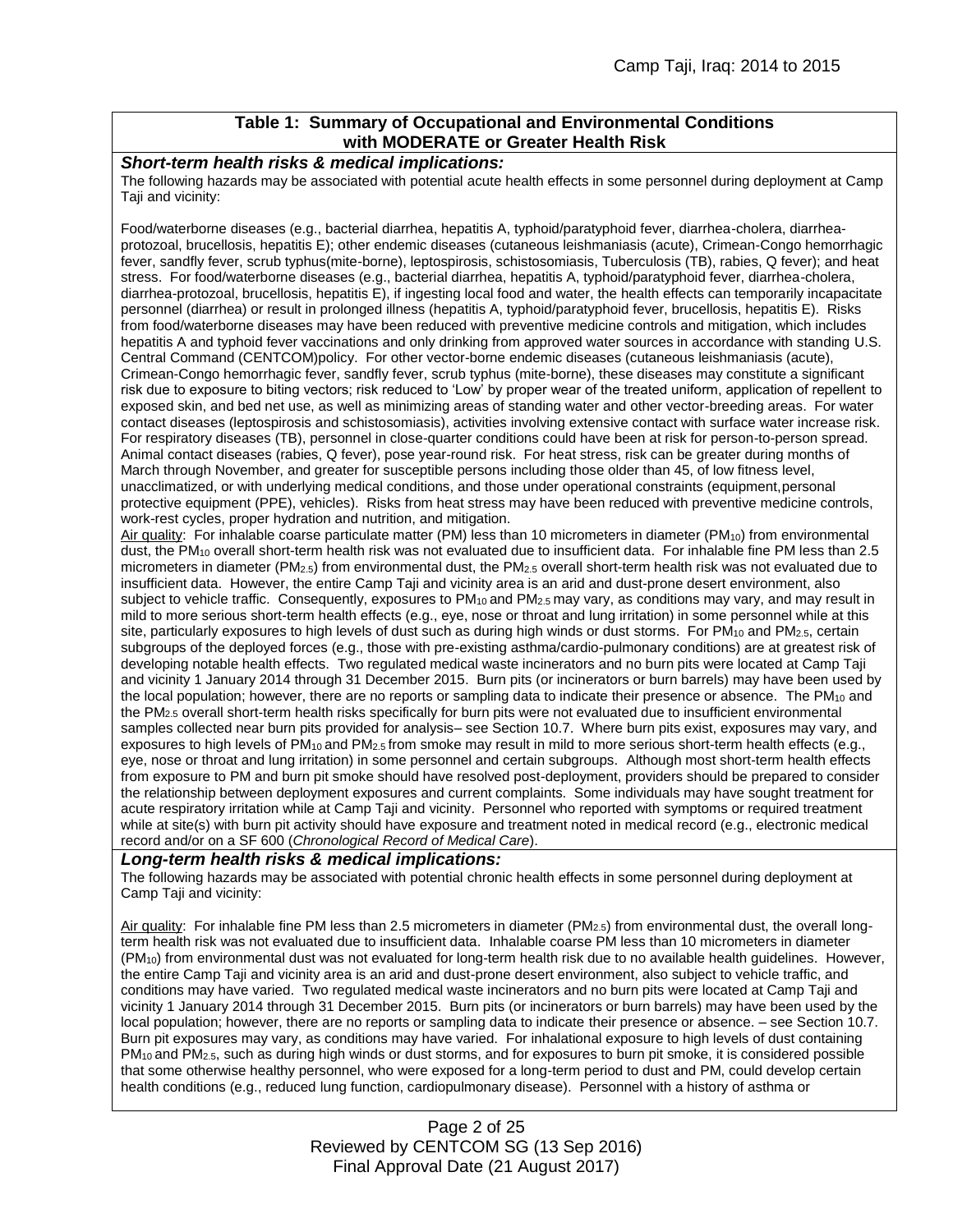#### *Long-term health risk & medical implications (continued):*

cardiopulmonary disease could potentially be more likely to develop such chronic health conditions. While the dust and PM exposures and exposures to burn pits are acknowledged, at this time there were no specific recommended, postdeployment medical surveillance evaluations or treatments. Providers should still consider overall individual health status (e.g., any underlying conditions/susceptibilities) and any potential unique individual exposures (such as burn pits/barrels, incinerators, occupational or specific personal dosimeter data) when assessing individual concerns. Certain individuals may need to be followed/evaluated for specific occupational exposures/injuries (e.g., annual audiograms as part of the medical surveillance for those enrolled in the Hearing Conservation Program; and personnel covered by Respiratory Protection Program and/or Hazardous Waste/Emergency Responders Medical Surveillance).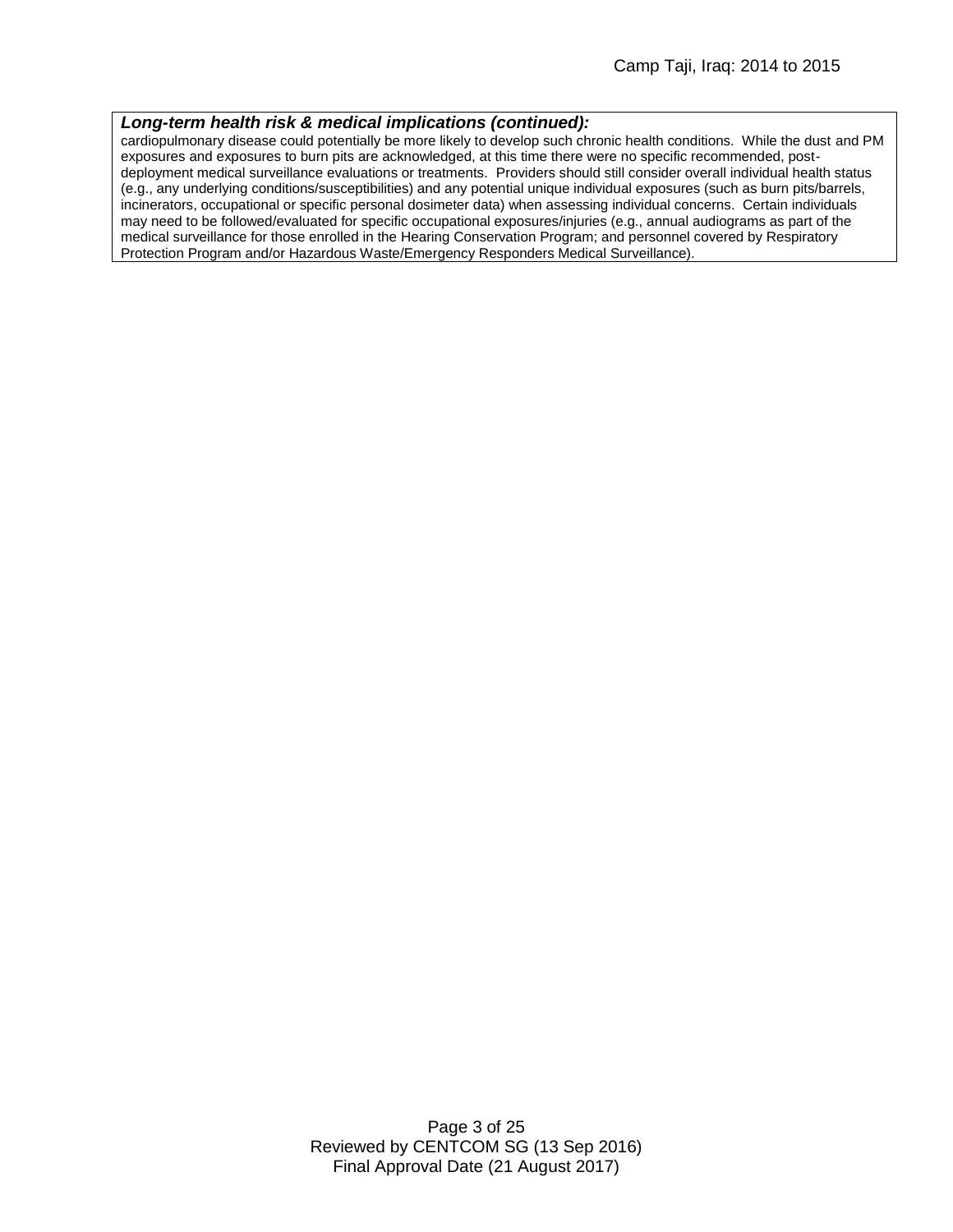| Source of<br><b>Identified Health</b><br>Risk <sup>3</sup>                        | Unmitigated Health Risk Estimate <sup>4</sup>                                                                                                                                                                                                                                                                                                                                      | <b>Control Measures</b><br>Implemented                                                                                                                 | <b>Residual Health Risk Estimate<sup>4</sup></b>                                                                                                                                                                                                                                                                                                        |
|-----------------------------------------------------------------------------------|------------------------------------------------------------------------------------------------------------------------------------------------------------------------------------------------------------------------------------------------------------------------------------------------------------------------------------------------------------------------------------|--------------------------------------------------------------------------------------------------------------------------------------------------------|---------------------------------------------------------------------------------------------------------------------------------------------------------------------------------------------------------------------------------------------------------------------------------------------------------------------------------------------------------|
| <b>AIR</b>                                                                        |                                                                                                                                                                                                                                                                                                                                                                                    |                                                                                                                                                        |                                                                                                                                                                                                                                                                                                                                                         |
| Particulate<br>matter less than<br>10 micrometers<br>in diameter<br>$(PM_{10})$   | Short-term: Insufficient data to<br>evaluate health risk. Daily levels vary,<br>acute health effects (e.g., upper<br>respiratory tract irritation) more<br>pronounced during peak days. More<br>serious effects are possible in<br>susceptible persons (e.g., those with<br>asthma/existing respiratory diseases).                                                                 | Limiting strenuous<br>physical activities when air<br>quality is especially poor;<br>and actions such as<br>closing tent flaps,<br>windows, and doors. | Short-term: Insufficient data to<br>evaluate health risk. Daily levels vary,<br>acute health effects (e.g., upper<br>respiratory tract irritation) more<br>pronounced during peak days. More<br>serious effects are possible in<br>susceptible persons (e.g., those with<br>asthma/existing respiratory diseases).                                      |
|                                                                                   | Long-term: No health guidelines                                                                                                                                                                                                                                                                                                                                                    |                                                                                                                                                        | Long-term: No health guidelines                                                                                                                                                                                                                                                                                                                         |
| Particulate<br>matter less than<br>2.5 micrometers<br>in diameter<br>$(PM_{2.5})$ | Short-term: Insufficient data to<br>evaluate health risk. A majority of the<br>time mild acute (short-term) health<br>effects are anticipated; certain peak<br>levels may produce mild eye, nose, or<br>throat irritation in some personnel and<br>pre-existing health conditions (e.g.,<br>asthma, or cardiopulmonary diseases)<br>may be exacerbated.                            | Limiting strenuous<br>physical activities when air<br>quality is especially poor;<br>and actions such as                                               | Short-term: Insufficient data to<br>evaluate health risk. A majority of the<br>time mild acute (short-term) health<br>effects are anticipated; certain peak<br>levels may produce mild eye, nose, or<br>throat irritation in some personnel and<br>pre-existing health conditions (e.g.,<br>asthma, or cardiopulmonary diseases)<br>may be exacerbated. |
|                                                                                   | Long-term: Insufficient data to<br>evaluate health risk. A small<br>percentage of personnel may be at<br>increased risk for developing chronic<br>conditions. Particularly those more<br>susceptible to acute effects (e.g.,<br>those with asthma/existing respiratory<br>diseases).                                                                                               | closing tent flaps,<br>windows, and doors.                                                                                                             | Long-term: Insufficient data to<br>evaluate health risk. A small<br>percentage of personnel may be at<br>increased risk for developing chronic<br>conditions. Particularly those more<br>susceptible to acute effects (e.g.,<br>those with asthma/existing respiratory<br>diseases).                                                                    |
| <b>ENDEMIC</b><br><b>DISEASE</b>                                                  |                                                                                                                                                                                                                                                                                                                                                                                    |                                                                                                                                                        |                                                                                                                                                                                                                                                                                                                                                         |
| Food<br>borne/Waterborne<br>(e.g., diarrhea-<br>bacteriological)                  | Short-term: Variable, (bacterial<br>diarrhea, hepatitis A, typhoid fever) to<br>Moderate (diarrhea-cholera, diarrhea-<br>protozoal, brucellosis and hepatitis E).<br>If local food/water were consumed, the<br>health effects can temporarily<br>incapacitate personnel (diarrhea) or<br>result in prolonged illness (Hepatitis A,<br>Typhoid fever, Brucellosis, Hepatitis<br>E). | Preventive measures<br>include Hepatitis A and<br>Typhoid fever vaccination<br>and consumption of food<br>and water only from<br>approved sources.     | Short-term: Low to none                                                                                                                                                                                                                                                                                                                                 |
|                                                                                   | Long-term: none identified                                                                                                                                                                                                                                                                                                                                                         |                                                                                                                                                        | Long-term: No data available                                                                                                                                                                                                                                                                                                                            |
| Arthropod Vector<br>Borne                                                         | Short-term: Variable, Moderate for<br>leishmaniasis-cutaneous, Crimean-<br>Congo hemorrhagic fever, sandfly<br>fever and typhus-miteborne; Low for<br>West Nile fever, and Plague.                                                                                                                                                                                                 | Preventive measures<br>include proper wear of<br>treated uniform,<br>application of repellent to<br>exposed skin, and bed net                          | Short-term: Low                                                                                                                                                                                                                                                                                                                                         |
|                                                                                   | Long-term: Low (Leishmaniasis-<br>visceral infection)                                                                                                                                                                                                                                                                                                                              | use, minimizing areas of<br>standing water and<br>appropriate<br>chemoprophylaxis.                                                                     | Long-term: No data available                                                                                                                                                                                                                                                                                                                            |
|                                                                                   | Short-term: Moderate for leptospirosis<br>and schistosomiasis.                                                                                                                                                                                                                                                                                                                     | Control measures<br>implemented: Avoid water                                                                                                           | Short-term: Moderate for leptospirosis<br>and schistosomiasis.                                                                                                                                                                                                                                                                                          |
| Water-Contact<br>(e.g., wading,<br>swimming)                                      | Long-term: No data available                                                                                                                                                                                                                                                                                                                                                       | contact and recreational<br>water activities, proper<br>wear of uniform (especially<br>footwear), and utilize                                          | Long-term: No data available                                                                                                                                                                                                                                                                                                                            |

**Table 2. Population-Based Health Risk Estimates - Camp Taji, Iraq 1, 2**

Page 4 of 25 Reviewed by CENTCOM SG (13 Sep 2016) Final Approval Date (21 August 2017)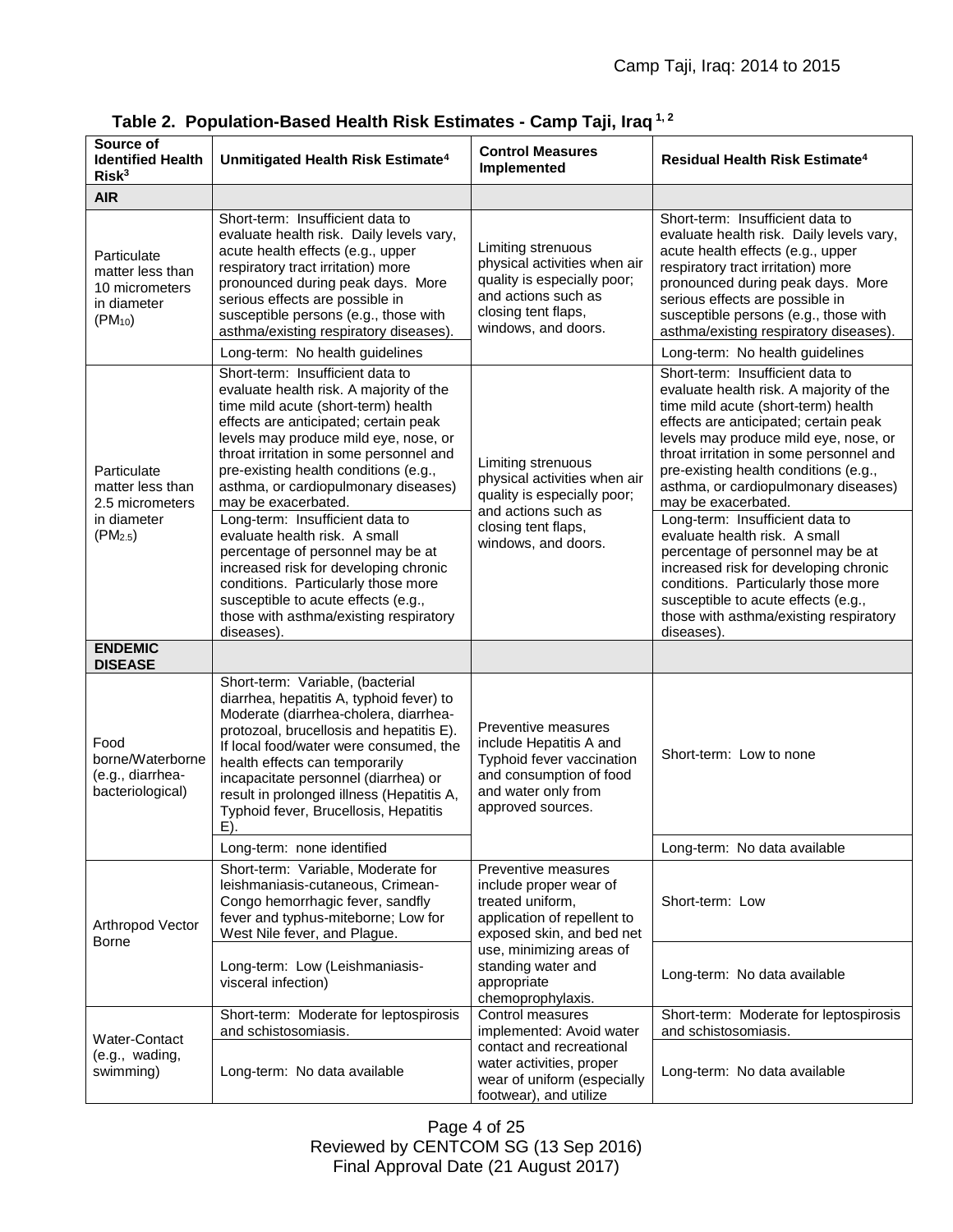| Source of<br><b>Identified Health</b><br>Risk <sup>3</sup> | Unmitigated Health Risk Estimate <sup>4</sup>                                                                                                                                                                                 | <b>Control Measures</b><br>Implemented                                                                                                                                                                                                                                                                  | Residual Health Risk Estimate <sup>4</sup>                                                                                                                                                                                                                                 |
|------------------------------------------------------------|-------------------------------------------------------------------------------------------------------------------------------------------------------------------------------------------------------------------------------|---------------------------------------------------------------------------------------------------------------------------------------------------------------------------------------------------------------------------------------------------------------------------------------------------------|----------------------------------------------------------------------------------------------------------------------------------------------------------------------------------------------------------------------------------------------------------------------------|
|                                                            |                                                                                                                                                                                                                               | protective coverings for<br>cuts/abraded skin.                                                                                                                                                                                                                                                          |                                                                                                                                                                                                                                                                            |
| espiratory                                                 | Short-term: Variable; Moderate for<br>tuberculosis (TB) to Low for<br>meningococcal meningitis and Middle<br>East respiratory syndrome coronavirus<br>(MERS-CoV).                                                             | Providing adequate living<br>and work space; medical<br>screening; vaccination                                                                                                                                                                                                                          | Short-term: Low                                                                                                                                                                                                                                                            |
|                                                            | Long-term: No data available                                                                                                                                                                                                  |                                                                                                                                                                                                                                                                                                         | Long-term: No data available                                                                                                                                                                                                                                               |
| <b>Animal Contact</b>                                      | Short-term: Variable; Moderate for<br>rabies and Q-fever, and Low for<br>Anthrax and avian influenza.                                                                                                                         | Prohibiting contact with,<br>adoption, or feeding of<br>feral animals IAW U.S.                                                                                                                                                                                                                          | Short-term: No data available                                                                                                                                                                                                                                              |
|                                                            | Long-term: Low (Rabies)                                                                                                                                                                                                       | <b>Central Command</b><br>(CENTCOM) General<br>Order (GO) 1B. Risks are<br>further reduced in the<br>event of assessed contact<br>by prompt post-exposure<br>rabies prophylaxis IAW<br>The Center for Disease<br>Control's (CDC) Advisory<br>Committee on<br><b>Immunization Practices</b><br>guidance. | Long-term: No data available                                                                                                                                                                                                                                               |
| Soil Contact                                               | Short-term: Low for Soil transmitted<br>helminthes.                                                                                                                                                                           | Reduce risk by<br>avoiding/minimizing                                                                                                                                                                                                                                                                   | Short-term: Low for Soil transmitted<br>helminthes.                                                                                                                                                                                                                        |
|                                                            | Long-term: No data available                                                                                                                                                                                                  | contact with moist soil.                                                                                                                                                                                                                                                                                | Long-term: No data available                                                                                                                                                                                                                                               |
| <b>VENOMOUS</b><br><b>ANIMAL/</b><br><b>INSECTS</b>        |                                                                                                                                                                                                                               |                                                                                                                                                                                                                                                                                                         |                                                                                                                                                                                                                                                                            |
| Snakes,<br>scorpions, and<br>spiders                       | Short-term: Low; If encountered,<br>effects of venom vary with species<br>from mild localized swelling (e.g.,<br>Scorpio maurus) to potentially lethal<br>effects (e.g., Vipera albicornuta).                                 | Risk reduced by avoiding<br>contact, proper wear of<br>uniform (especially<br>footwear), and proper and                                                                                                                                                                                                 | Short-term: Low; If encountered,<br>effects of venom vary with species<br>from mild localized swelling (e.g.,<br>Scorpio maurus) to potentially lethal<br>effects (e.g., Vipera albicornuta).                                                                              |
|                                                            | Long-term: No data available                                                                                                                                                                                                  | timely treatment.                                                                                                                                                                                                                                                                                       | Long-term: No data available                                                                                                                                                                                                                                               |
| <b>HEAT/COLD</b><br><b>STRESS</b>                          |                                                                                                                                                                                                                               |                                                                                                                                                                                                                                                                                                         |                                                                                                                                                                                                                                                                            |
| Heat                                                       | Short-term: Variable; Risk of heat<br>injury is High from April - October,<br>Moderate from November - March,<br>and Low from December - February.<br>Long-term: Low, The long-term risk<br>was Low. However, the risk may be | Work-rest cycles, proper<br>hydration and nutrition,<br>and Wet Bulb Globe                                                                                                                                                                                                                              | Short-term: Variable; Risk of heat<br>injury in unacclimatized or susceptible<br>personnel is High from April - October,<br>Moderate from November - March,<br>and Low from December - February.<br>Long-term: Low, The long-term risk is<br>Low. However, the risk may be |
|                                                            | greater to certain susceptible persons-<br>those older (i.e., greater than 45<br>years), in lesser physical shape, or<br>with underlying medical/health<br>conditions.                                                        | Temperature (WBGT)<br>monitoring.                                                                                                                                                                                                                                                                       | greater to certain susceptible persons-<br>those older (i.e., greater than 45<br>years), in lesser physical shape, or<br>with underlying medical/health<br>conditions.                                                                                                     |
|                                                            | Short-term: Low risk of cold<br>stress/injury.                                                                                                                                                                                | Risks from cold stress<br>reduced with protective                                                                                                                                                                                                                                                       | Short-term: Low risk of cold<br>stress/injury.                                                                                                                                                                                                                             |
| Cold                                                       | Long-term: Low; Long-term health<br>implications from cold injuries are rare<br>but can occur, especially from more<br>serious injuries such as frostbite.                                                                    | measures such as use of<br>the buddy system, limiting<br>exposure during cold<br>weather, proper hydration                                                                                                                                                                                              | Long-term: Low; Long-term health<br>implications from cold injuries are rare<br>but can occur, especially from more<br>serious injuries such as frostbite.                                                                                                                 |

Page 5 of 25 Reviewed by CENTCOM SG (13 Sep 2016) Final Approval Date (21 August 2017)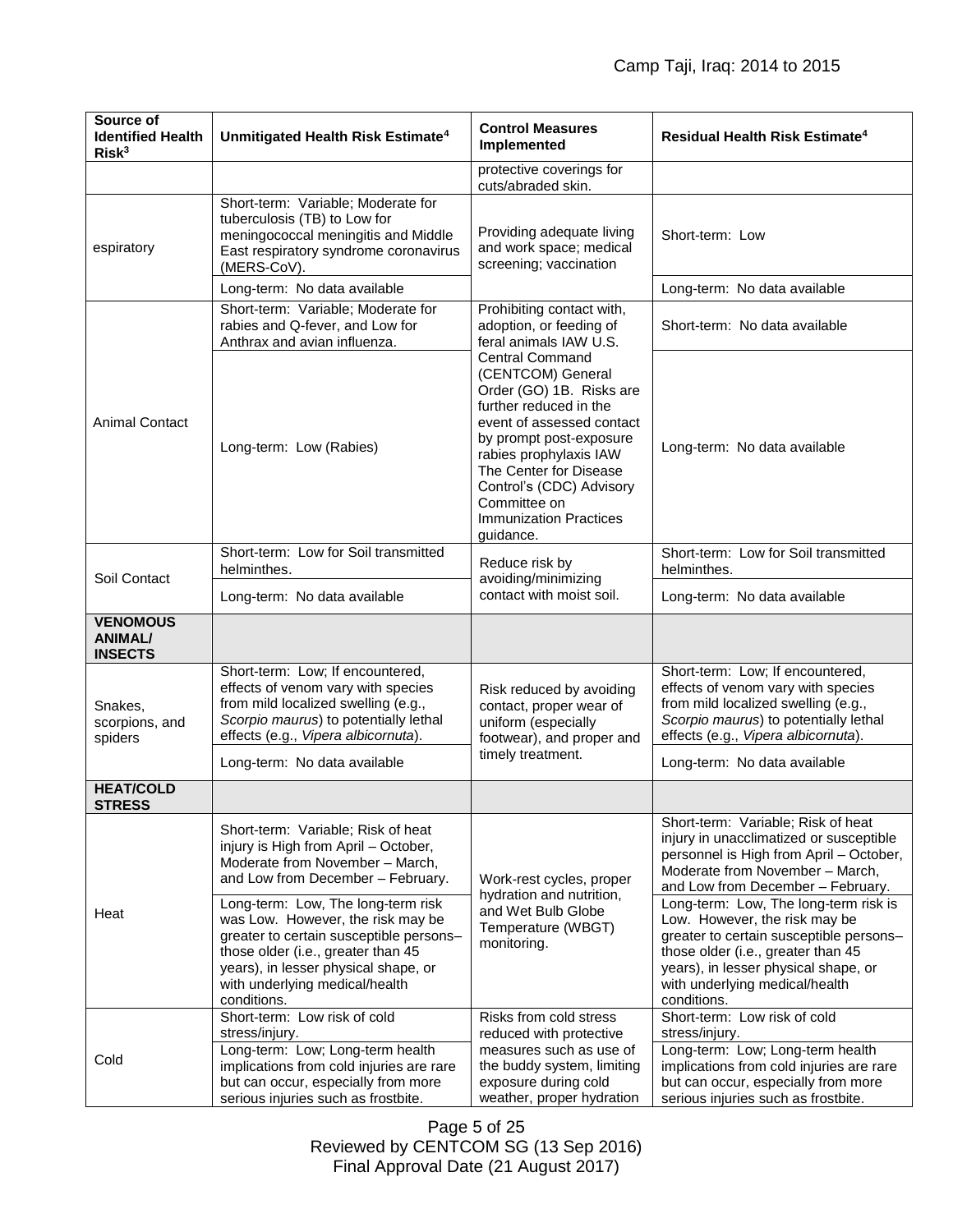| Source of<br><b>Identified Health</b><br>Risk <sup>3</sup> | Unmitigated Health Risk Estimate <sup>4</sup>                                                                                                                                                                                                                                                                                                                                                                                                                                                                                                                                                                                                                                                                                                                       | <b>Control Measures</b><br>Implemented                                                                                                                                                                          | <b>Residual Health Risk Estimate<sup>4</sup></b>                                                                                                                                                                                                                                                                                                                                                                                                                                                                                                                                                                                     |
|------------------------------------------------------------|---------------------------------------------------------------------------------------------------------------------------------------------------------------------------------------------------------------------------------------------------------------------------------------------------------------------------------------------------------------------------------------------------------------------------------------------------------------------------------------------------------------------------------------------------------------------------------------------------------------------------------------------------------------------------------------------------------------------------------------------------------------------|-----------------------------------------------------------------------------------------------------------------------------------------------------------------------------------------------------------------|--------------------------------------------------------------------------------------------------------------------------------------------------------------------------------------------------------------------------------------------------------------------------------------------------------------------------------------------------------------------------------------------------------------------------------------------------------------------------------------------------------------------------------------------------------------------------------------------------------------------------------------|
|                                                            |                                                                                                                                                                                                                                                                                                                                                                                                                                                                                                                                                                                                                                                                                                                                                                     | and nutrition, and proper<br>wear of issued protective<br>clothing.                                                                                                                                             |                                                                                                                                                                                                                                                                                                                                                                                                                                                                                                                                                                                                                                      |
| <b>Unique</b><br>Incidents/<br><b>Concerns</b>             |                                                                                                                                                                                                                                                                                                                                                                                                                                                                                                                                                                                                                                                                                                                                                                     |                                                                                                                                                                                                                 |                                                                                                                                                                                                                                                                                                                                                                                                                                                                                                                                                                                                                                      |
|                                                            | evaluate health risk; two RMW<br>incinerators were in operation in the<br>hazardous material disposal yard<br>located on the north side of Camp Taji.<br>No Burn pits were located at the<br>camp-see section 10.7. Exposure to<br>burn pit (or incinerator or burn barrel)<br>smoke is variable. Exposure to high<br>levels of PM <sub>10</sub> and PM <sub>2.5</sub> from smoke<br>may result in mild to more serious<br>short-term health effects (e.g., eye,<br>nose or throat and lung irritation) in<br>some personnel and certain<br>subgroups.<br>Long-term: No data were available to                                                                                                                                                                      | have included locating<br>burn pits downwind of<br>prevailing winds,<br>increased distance from<br>living and working areas<br>when possible, and<br>improved waste<br>segregation and<br>management techniques | evaluate health risk; two RMW<br>incinerators were in operation in the<br>hazardous material disposal yard<br>located on the north side of Camp Taji.<br>No Burn pits were located at the<br>camp-see section 10.7. Exposure to<br>burn pit (or incinerator or burn barrel)<br>smoke is variable. Exposure to high<br>levels of PM <sub>10</sub> and PM <sub>2.5</sub> from smoke<br>may result in mild to more serious<br>short-term health effects (e.g., eye,<br>nose or throat and lung irritation) in<br>some personnel and certain<br>subgroups.<br>Long-term: No data were available to                                       |
|                                                            | evaluate health risk; two RMW<br>incinerators were in operation in the<br>hazardous material disposal yard<br>located on the north side of Camp Taji.<br>No Burn pits were located at the<br>camp-see section 10.7. Exposure to<br>burn pit (or incinerator or burn barrel)<br>smoke is variable. Exposure to high<br>levels of PM <sub>10</sub> and PM <sub>2.5</sub> in the smoke<br>may be associated with some<br>otherwise healthy personnel, who were<br>exposed for a long-term period,<br>possibly developing certain health<br>conditions (e.g., reduced lung function,<br>cardiopulmonary disease). Personnel<br>with a history of asthma or<br>cardiopulmonary disease could<br>potentially be more likely to develop<br>such chronic health conditions. |                                                                                                                                                                                                                 | evaluate health risk; however, there<br>may have been burn pits-see section<br>10.7. Exposure to burn pit (or<br>incinerator or burn barrel) smoke is<br>variable. Exposure to high levels of<br>PM <sub>10</sub> and PM <sub>2.5</sub> in the smoke may be<br>associated with some otherwise<br>healthy personnel, who were exposed<br>for a long-term period, possibly<br>developing certain health conditions<br>(e.g., reduced lung function,<br>cardiopulmonary disease). Personnel<br>with a history of asthma or<br>cardiopulmonary disease could<br>potentially be more likely to develop<br>such chronic health conditions. |

<sup>1</sup>This Summary Table provides a qualitative estimate of population-based short- and long-term health risks associated with the occupational environment conditions at Camp Taji. It does not represent an individual exposure profile. Actual individual exposures and health effects depend on many variables. For example, while a chemical may have been present in the environment, if a person did not inhale, ingest, or contact a specific dose of the chemical for adequate duration and frequency, then there may have been no health risk. Alternatively, a person at a specific location may have experienced a unique exposure, which could result in a significant individual exposure. Any such person seeking medical care should have their specific exposure documented in an SF 600.

<sup>2</sup> This assessment is based on specific environmental sampling data and reports obtained from 1 January 2014 through 31 December 2015. Sampling locations are assumed to be representative of exposure points for the camp population but may not reflect all the fluctuations in environmental quality or capture unique exposure incidents.

<sup>3</sup>This Summary Table is organized by major categories of identified sources of health risk. It only lists those sub-categories specifically identified and addressed at Camp Taji. The health risks are presented as Low, Moderate, High or Extremely High for both acute and chronic health effects. The health risk level is based on an assessment of both the potential severity of the health effects that could be caused and probability of the exposure that would produce such health effects. Details can be obtained from the U.S. Army Public Health Center (APHC). Where applicable, "None Identified" is used when though a potential exposure is identified, and no health risks of either a specific acute or chronic health effects are determined. More detailed descriptions of OEH exposures that are evaluated but determined to pose no health risk are discussed in the following sections of this report.

> Page 6 of 25 Reviewed by CENTCOM SG (13 Sep 2016) Final Approval Date (21 August 2017)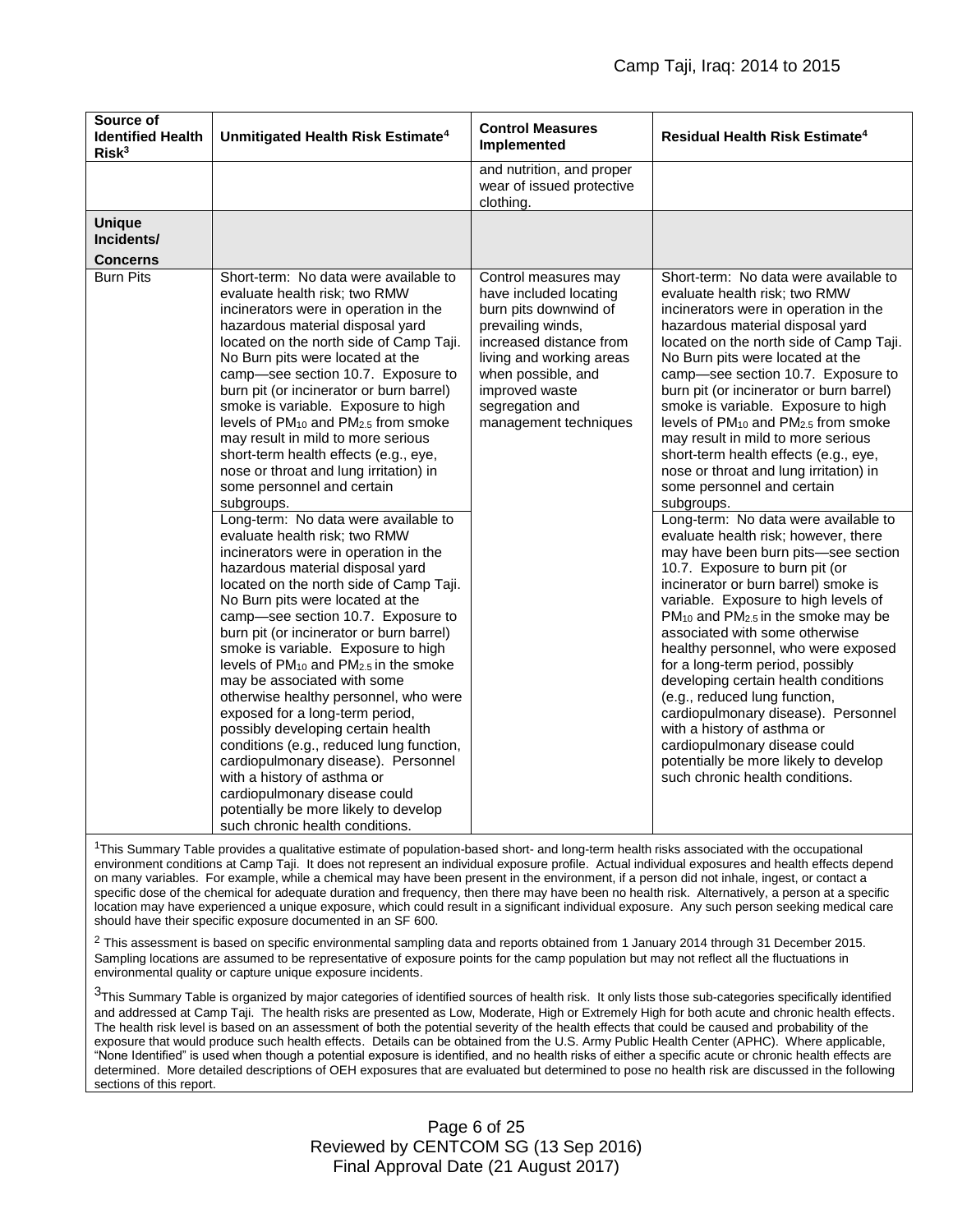| Source of<br><b>Identified Health</b><br>Risk <sup>3</sup> | Unmitigated Health Risk Estimate <sup>4</sup>                                                                                                                                                                                                                                                                                                                                                                                                                                                                                                                                                 | <b>Control Measures</b><br>Implemented | Residual Health Risk Estimate <sup>4</sup> |
|------------------------------------------------------------|-----------------------------------------------------------------------------------------------------------------------------------------------------------------------------------------------------------------------------------------------------------------------------------------------------------------------------------------------------------------------------------------------------------------------------------------------------------------------------------------------------------------------------------------------------------------------------------------------|----------------------------------------|--------------------------------------------|
| samples.                                                   | <sup>4</sup> Health risks in this Summary Table are based on quantitative surveillance thresholds (e.g., endemic disease rates; host/vector/pathogen<br>surveillance) or screening levels, e.g., Military Exposure Guidelines (MEGs) for chemicals. Some previous assessment reports may provide<br>slightly inconsistent health risk estimates because quantitative criteria such as MEGs may have changed since the samples were originally<br>evaluated and/or because this assessment makes use of all historic site data while previous reports may have only been based on a select few |                                        |                                            |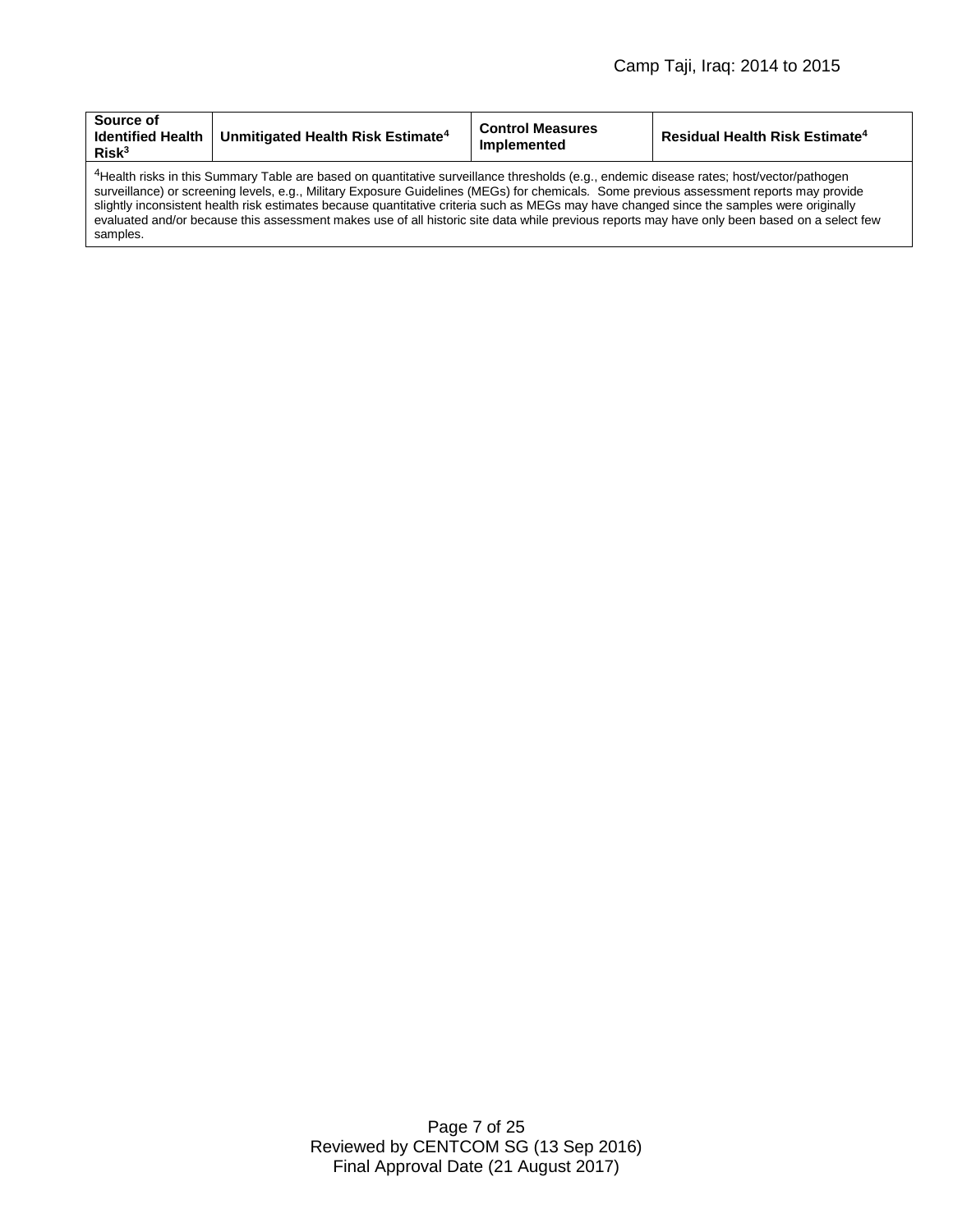## **1 Discussion of Health Risks at Camp Taji, Iraq by Source**

The following sections provide additional information about the OEH conditions summarized above. All risk assessments were performed using the methodology described in the U.S. Army Public Health Command Technical Guide 230 (*Environmental Health Risk Assessment and Chemical Exposure Guidelines for Deployed Military Personnel*) (Reference 4). All OEH risk estimates represent residual risk after accounting for preventive controls in place. Occupational exposures and exposures to endemic diseases are greatly reduced by preventive measures. For environmental exposures related to airborne dust, there are limited preventive measures available, and available measures have little efficacy in reducing exposure to ambient conditions.

# **2 Air**

## 2.1 Site-Specific Sources Identified

Camp Taji is situated in a dusty semi-arid desert environment. Inhalational exposure to high levels of dust and particulate matter (PM), such as during high winds or dust storms may result in mild to more serious short-term health effects (e.g., eye, nose or throat and lung irritation) in some personnel. Additionally, certain subgroups of the deployed forces (e.g., those with preexisting asthma/cardio pulmonary conditions) are at greatest risk of developing notable health effects.

### 2.2 Particulate matter

PM is a complex mixture of extremely small particles suspended in the air. The PM includes solid particles and liquid droplets emitted directly into the air by sources such as power plants, motor vehicles, aircraft, generators, construction activities, fires, and natural windblown dust. The PM can include sand, soil, metals, volatile organic compounds (VOCs), allergens, and other compounds such as nitrates or sulfates that are formed by condensation or transformation of combustion exhaust. The PM composition and particle size vary considerably depending on the source. Generally, PM of health concern is divided into two fractions:  $PM_{10}$ , which includes coarse particles with a diameter of 10 micrometers or less, and fine particles less than 2.5 micrometers ( $PM_{2.5}$ ), which can reach the deepest regions of the lungs when inhaled. Exposure to excessive PM is linked to a variety of potential health effects.

### 2.3 Particulate matter, less than 10 micrometers (PM $_{10}$ )

### 2.3.1 Exposure Guidelines:

Short-term (24-hour)  $PM_{10}$  (micrograms per Long-term  $PM_{10}$  MEG ( $\mu$ g/m<sup>3</sup>): cubic meter, μg/m<sup>3</sup>):

- 
- $\bullet$  Marginal MEG = 420
- $\bullet$  Critical MEG = 600

• Negligible MEG =  $250$   $\bullet$  Not defined and not available.

2.3.2 Sample data/Notes:

No  $PM_{10}$  air samples were available for analysis during the time period of 1 January 2014 through 31 December 2015.

> Page 8 of 25 Reviewed by CENTCOM SG (13 Sep 2016) Final Approval Date (21 August 2017)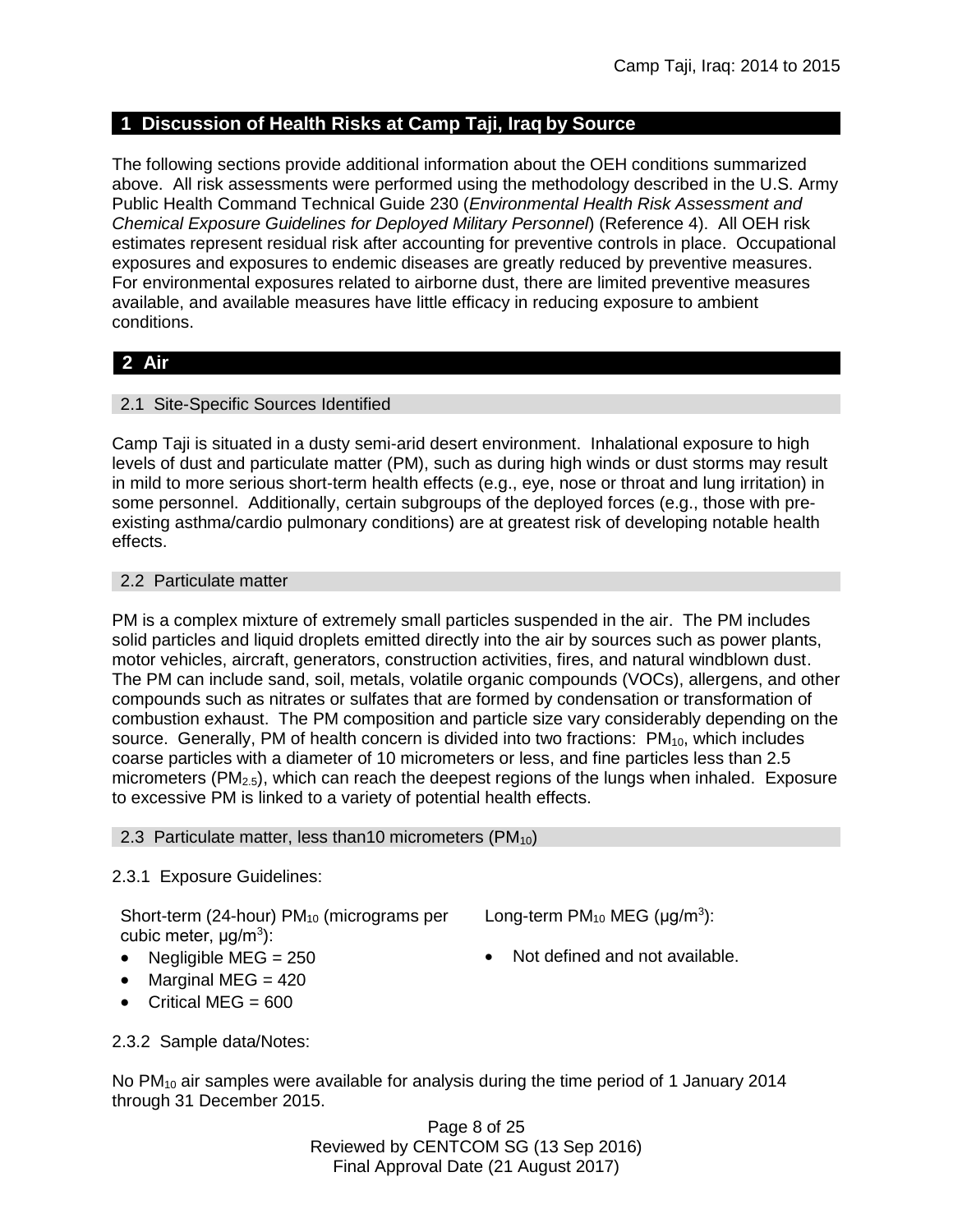2.3.3 Short-term health risks:

**Not Evaluated.** Please see Camp Taji 2009 – 2011 POEMS for the most recent PM<sub>10</sub> risk characterization.

2.3.4 Long-term health risk:

**Not Evaluated-no available health guidelines**. The U. S. Environmental Protection Agency (EPA) has retracted its long-term standard (National Ambient Air Quality Standards) for  $PM_{10}$ due to an inability to clearly link chronic health effects with chronic  $PM_{10}$  exposure levels.

2.4 Particulate Matter, less than 2.5 micrometers (PM $_{2.5}$ )

2.4.1 Exposure Guidelines:

Short-term (24-hour)  $PM<sub>2.5</sub>$  ( $\mu$ g/m<sup>3</sup>):

- 
- Marginal MEG =  $250$  Marginal MEG =  $65$ .
- Critical MEG  $= 500$

): Long-term (1year)  $PM_{2.5}$  MEGs ( $\mu$ g/m<sup>3</sup>):

- Negligible MEG =  $65$  Negligible MEG =  $15$ 
	-

2.4.2 Sample data/Notes:

A total of two valid PM2.5 air samples were collected on 28 February 2015 and 2 March 2015. The range of 24-hour PM<sub>2.5</sub> concentrations was 44  $\mu$ g/m<sup>3</sup> – 102  $\mu$ g/m<sup>3</sup>.

2.4.3 Short-term health risks:

**Not Evaluated.** There were insufficient data to characterize risk. Please see Camp Taji 2009 – 2011 POEMS for the most recent  $PM<sub>2.5</sub>$  risk characterization.

2.4.4 Long-term health risks:

There were insufficient data to characterize risk. Please see Camp Taji 2009 – 2011 POEMS for the most recent  $PM<sub>2.5</sub>$  risk characterization.

2.5 Airborne Metals

2.5.1 Exposure Guidelines:

No  $PM_{2.5}$  airborne metal concentrations exceeded the short- or long-term MEGs.

2.5.2 Sample data/Notes:

A total of two valid  $PM<sub>2.5</sub>$  airborne metal samples were taken on 28 February 2015 and 2 March 2015. None of the analyzed metals in the samples were found at concentrations above the 1 year negligible MEGs.

> Page 9 of 25 Reviewed by CENTCOM SG (13 Sep 2016) Final Approval Date (21 August 2017)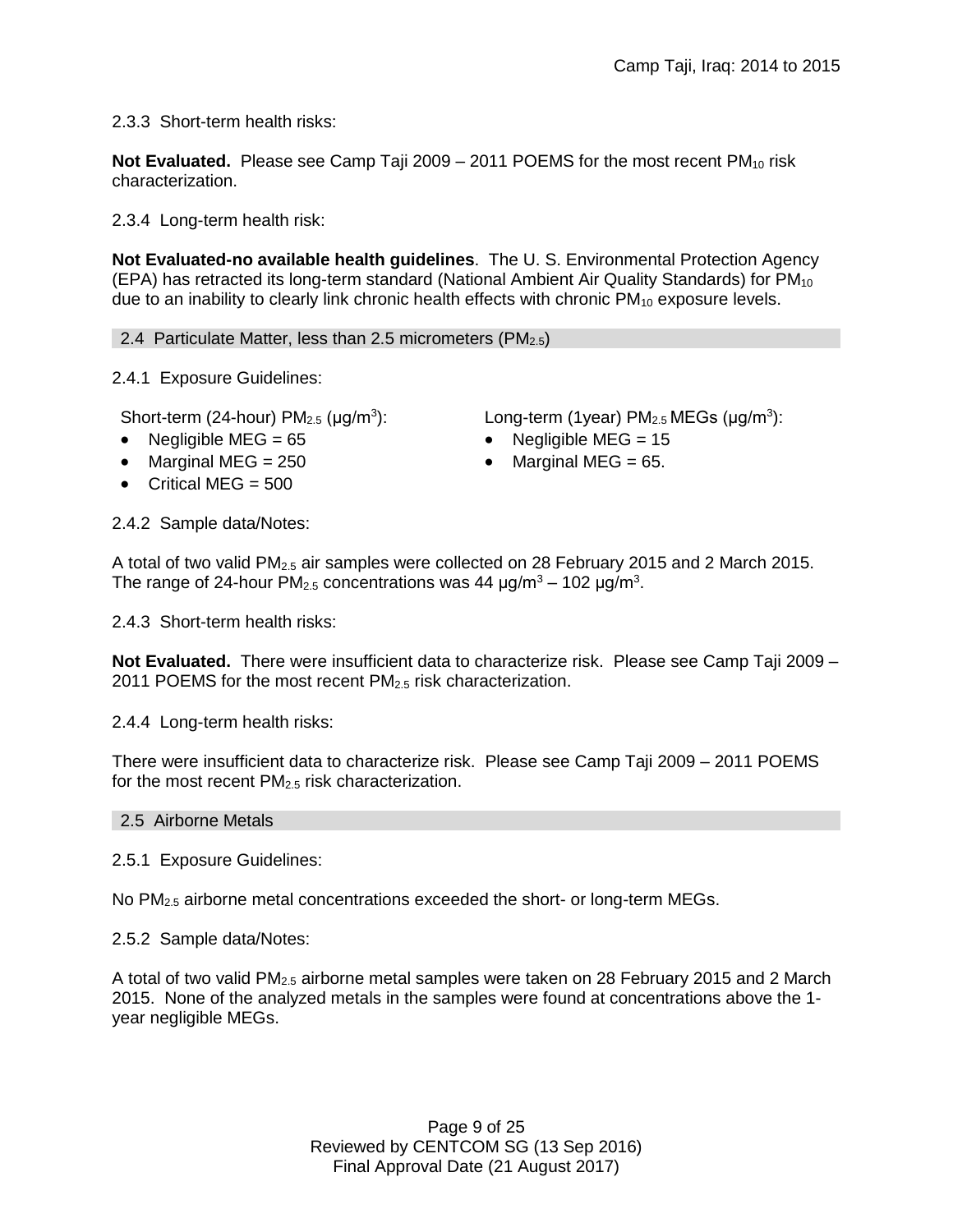2.5.3 Short-term and long-term health risk:

**None identified based on available sample data.** All collected samples were below the short and long-term Negligible MEGs.

|  |  |  | 2.6 Volatile Organic Compounds (VOCs) |  |  |
|--|--|--|---------------------------------------|--|--|
|--|--|--|---------------------------------------|--|--|

2.6.1 Exposure Guidelines:

Acrolien

Short-term (14 day) acrolein ( $\mu$ g/m<sup>3</sup>):

 $\text{Long-term (1 year)}$  acrolein ( $\mu$ g/m<sup>3</sup>):

• Negligible MEG =  $45.9$  • Negligible MEG =  $0.137$ 

Small amounts of acrolien can be formed through combustion such as the burning of fuels. Short-term health effects of acrolein exposure can result in decreased respiratory rate, and nose and throat irritation. However, no long-term human exposure data were found (ATSDR 2007).

2.6.2 Sample data/Notes:

Two valid airborne VOC samples were collected on 28 February 2015 and 2 March 2015. Acrolien was detected in only one sample, which was collected from the flightline on 2 February 2015. The sample concentration of acrolien  $(1.6 \text{ ug/m}^3)$  was greater than the long-term MEG concentrations of  $0.137$  ug/m<sup>3</sup>.

2.6.3 Short and long-term health risks:

**Not Evaluated.** There were insufficient data to characterize risk.

# **3 Soil**

### 3.1 Site-Specific Sources Identified

### 3.2 Sample data/Notes

A total of three valid surface soil samples were collected on 28 February 2015 and 2 March 2015 to assess OEH health risk to deployed personnel. The primary soil contamination exposure pathways are dermal contact and dust inhalation. Typical parameters analyzed for included semi volatile organic compounds (SVOCs), heavy metals, polychlorinated biphenyls (PCBs), pesticides, and herbicides. If the contaminant was known or suspected, other parameters may have been analyzed for (i.e., Total petroleum hydrocarbons (TPH) and polycyclic aromatic hydrocarbons (PAH) near fuel spills). The percent of the population exposed to soil and associated dust in the sampled areas was > 75% for all samples. For the risk assessment, personnel are assumed to remain at this location for 6 months to 1 year. No detected chemicals exceeded the 1-year Negligible MEGs.

### 3.3 Short-term health risk

**Not an identified source of health risk**. Currently, sampling data for soil are not evaluated for short term (acute) health risks**.**

> Page 10 of 25 Reviewed by CENTCOM SG (13 Sep 2016) Final Approval Date (21 August 2017)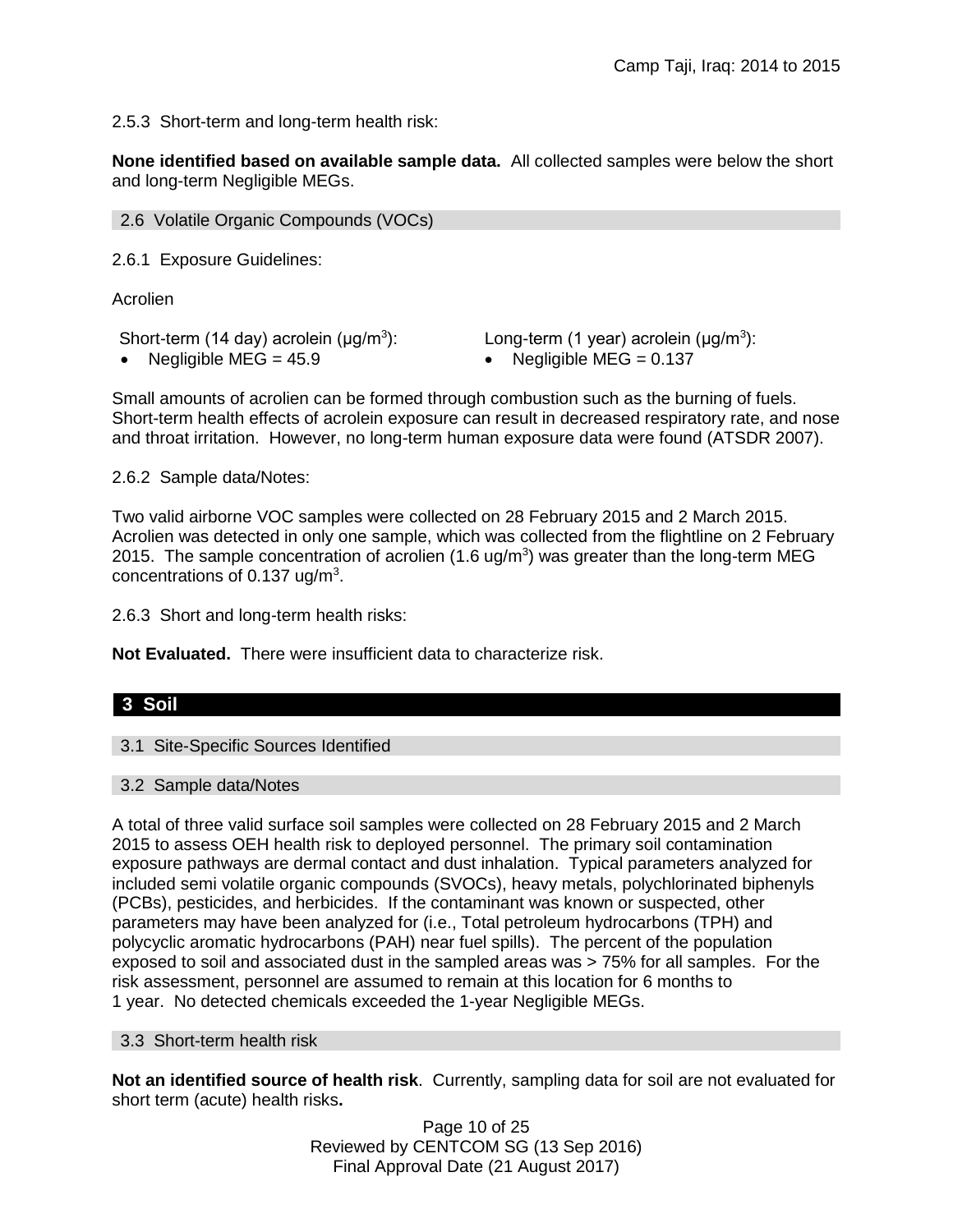### 3.4 Long-term health risk

**None identified based on available sample data.** No parameters exceeded 1-year Negligible MEGs.

# **4 Water**

In order to assess the health risk to U.S. personnel from exposure to water in theater, the APHC identified the most probable exposure pathways. These are based on the administrative information provided on the field data sheets submitted with the samples taken over the time period being evaluated. Based on the information provided from the field, all untreated water samples were associated with source water for treatment and no exposure pathways were associated with those samples. Therefore, untreated samples are not assessed as potential health hazards. It is assumed that 100% of all U.S. personnel at Camp Taji will be directly exposed to reverse osmosis water purification unit (ROWPU)-treated and disinfected fresh bulk water, since this classification of water is primarily used for personal hygiene, showering, cooking, and for use at vehicle wash racks.

### 4.1 Drinking Water: Bottled or Packaged Water

4.1.1 Site-Specific Sources Identified:

No bottled water samples were available for analysis. Pearl® was the designated approved bottled water for primary drinking (Reference 10).

4.1.2 Short-term and long-term health risk:

### **Not Evaluated.**

- 4.2 Non-drinking Water: ROWPU
- 4.2.1 Site-Specific Sources Identified:

Although the primary route of exposure for most microorganisms is ingestion of contaminated water, dermal exposure to some microorganisms, chemicals, and biologicals may also cause adverse health effects. Complete exposure pathways would include drinking, brushing teeth, personal hygiene, cooking, providing medical and dental care using a contaminated water supply or during dermal contact at vehicle or aircraft wash racks.

### 4.2.2 Sample data/Notes:

To assess the potential for adverse health effects to troops, the following assumptions were made about dose and duration: All U.S. personnel at this location were expected to remain at this site for approximately 1 year. A conservative (protective) assumption is that personnel routinely consumed less than 5L/day of non-drinking water for up to 365 days (1-year). It is further assumed that control measures and/or personal protective equipment were not used. A total of three ROWPU-treated bulk water (Non-drinking) samples collected on 1 March 2015 and 13 December 2015 were evaluated for this health risk assessment. No chemicals were detected at levels above the short or long-term MEGs.

> Page 11 of 25 Reviewed by CENTCOM SG (13 Sep 2016) Final Approval Date (21 August 2017)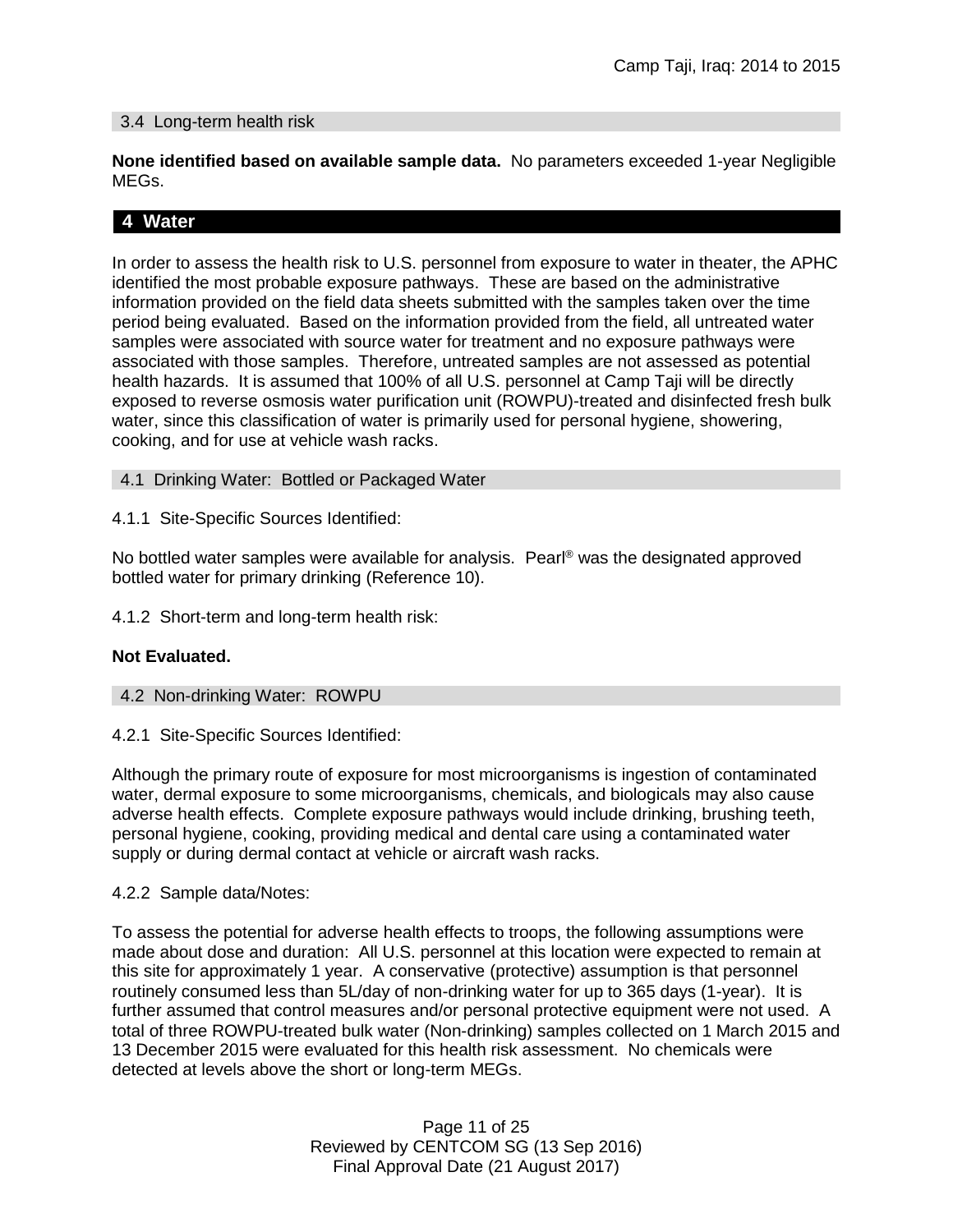4.2.3 Short- and long-term health risks:

**None identified based on available sample data.** All collected samples were below the shortand long-term Negligible MEGs.

# **5 Military Unique**

### 5.1 Chemical Biological, Radiological Nuclear Weapons

No specific hazard sources were documented in the Defense Occupational and Environmental Health Readiness System (DOEHRS), or the Military Exposure Surveillance Library (MESL) from 1 January 2014 through 31 December 2015 timeframe (References 1 and 5).

### 5.2 Depleted Uranium

No specific hazard sources were documented in the DOEHRS, or MESL 1 January 2014 through 31 December 2015 timeframe (References 1 and 5).

### 5.3 Ionizing Radiation

No specific hazard sources were documented in the DOEHRS, or MESL from 1 January 2014 through 31 December 2015 timeframe (References 1 and 5).

### 5.4 Non-Ionizing Radiation

No specific hazard sources were documented in 1 January 2014 through 31 December 2015 timeframe (References 1 and 5).

# **6 Endemic Diseases**

This document lists the endemic diseases reported in the region, its specific health risks and severity and general health information about the diseases. U.S. Central Command Modification (CENTCOM MOD) 12 (Reference 6) lists deployment requirements, to include immunizations and chemoprophylaxis, in effect during the timeframe of this summary.

### 6.1 Foodborne and Waterborne Diseases

Foodborne and waterborne diseases in the area are transmitted through the consumption of local food and water. Local unapproved food and water sources (including ice) are heavily contaminated with pathogenic bacteria, parasites, and viruses to which most U.S. Service members have little or no natural immunity. Effective host nation disease surveillance does not exist within the country. Only a small fraction of diseases are identified or reported in host nation personnel. Diarrheal diseases are expected to temporarily incapacitate a very high percentage of U.S. personnel within days if local food, water, or ice is consumed. Hepatitis A and typhoid fever infections typically cause prolonged illness in a smaller percentage of unvaccinated personnel. Vaccinations are required for DOD personnel and contractors. In addition, although not specifically assessed in this document, significant outbreaks of viral gastroenteritis (e.g., norovirus) and food poisoning (e.g., *Bacillus cereus*, *Clostridium perfringens*, *Staphylococcus*) may occur. Key disease risks are summarized below:

> Page 12 of 25 Reviewed by CENTCOM SG (13 Sep 2016) Final Approval Date (21 August 2017)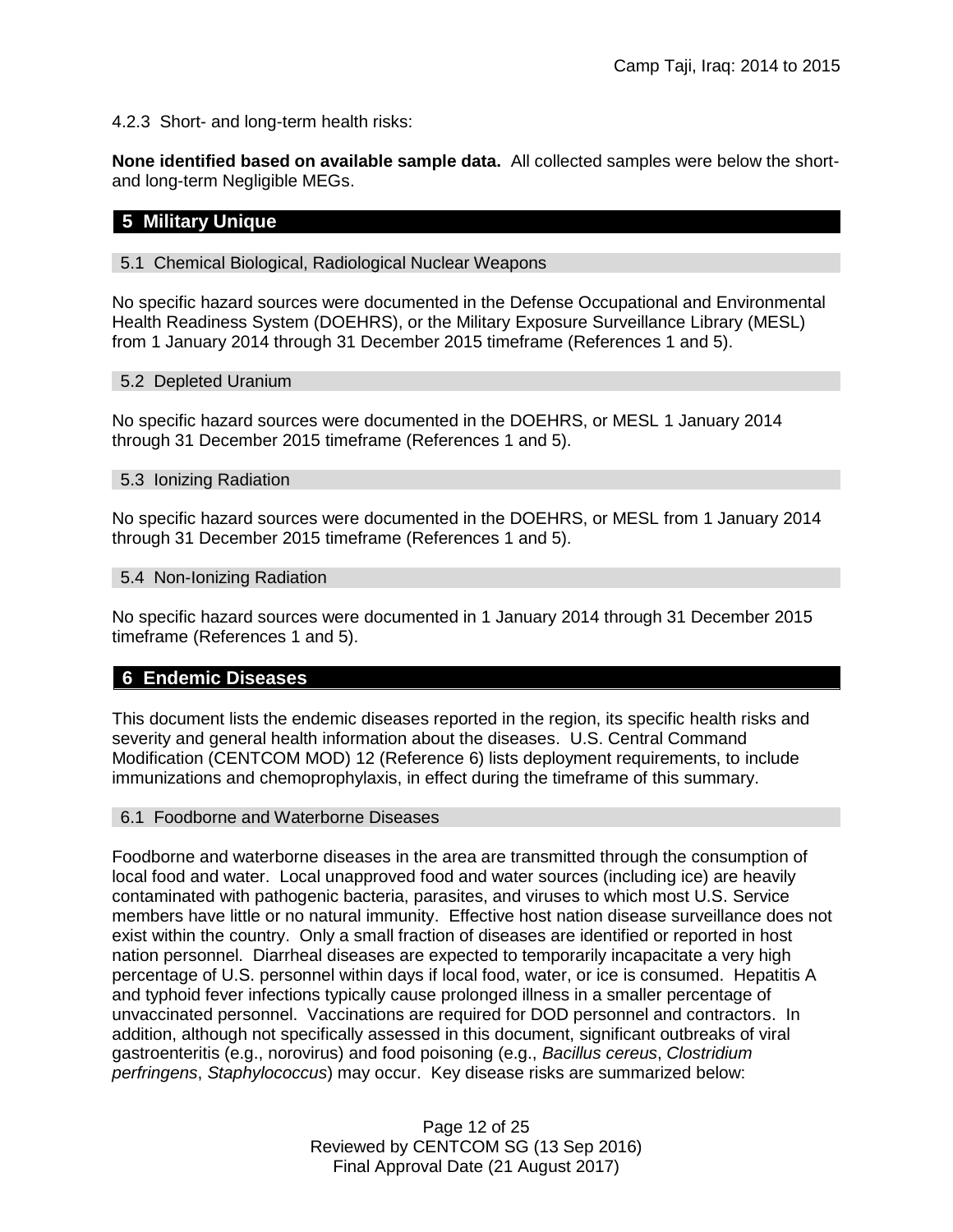Mitigation strategies were in place and included consuming food and water from approved sources, vaccinations (when available), frequent hand washing, and general sanitation practices.

6.1.1 Diarrheal diseases (bacteriological):

**High, mitigated to Low**: Diarrheal diseases are expected to temporarily incapacitate a very high percentage of personnel (potentially over 50% per month) within days if local food, water, or ice is consumed. Field conditions (including lack of hand washing and primitive sanitation) may facilitate person-to-person spread and epidemics. Typically mild disease treated in outpatient setting; recovery and return to duty in less than 72 hours with appropriate therapy. A small proportion of infections may require greater than 72-hours limited duty, or hospitalization.

6.1.2 Hepatitis A, typhoid/paratyphoid fever, and diarrhea-protozoal:

**High, mitigated to Low**: Unmitigated health risk to U.S. personnel is High year round for hepatitis A and typhoid/paratyphoid fever, and Moderate for diarrhea-protozoal. Mitigation was in place to reduce the risks to Low. Hepatitis A, typhoid/paratyphoid fever, and diarrheaprotozoal disease may cause prolonged illness in a small percentage of personnel (less than 1% per month). Although much rarer, other potential diseases in this area that are also considered a Moderate risk, include hepatitis E, diarrhea-cholera, and brucellosis.

6.1.3 Short-term Health Risks:

**Low**: The overall unmitigated short-term risk associated with food borne and waterborne diseases are considered High (bacterial diarrhea, hepatitis A, typhoid/paratyphoid fever) to Moderate (diarrhea-cholera, diarrhea-protozoal, brucellosis) to Low (hepatitis E) if local food or water is consumed. Preventive Medicine measures reduced the risk to Low. Confidence in the health risk estimate was high.

6.1.4 Long-term Health Risks:

### **None identified based on available data.**

### 6.2 Arthropod Vector-Borne Diseases

During the warmer months, the climate and ecological habitat support populations of arthropod vectors, including mosquitoes, ticks, mites, and sandflies. Significant disease transmission is sustained countrywide, including urban areas. Mitigation strategies were in place and included proper wear of treated uniforms, application of repellent to exposed skin, and use of bed nets and chemoprophylaxis (when applicable). Additional methods included the use of pesticides, reduction of pest/breeding habitats, and engineering controls.

### 6.2.1 Malaria:

**None**: Indigenous transmission of malaria in Iraq was eliminated as of 2008 reducing risk among personnel exposed to mosquito bites to None.

> Page 13 of 25 Reviewed by CENTCOM SG (13 Sep 2016) Final Approval Date (21 August 2017)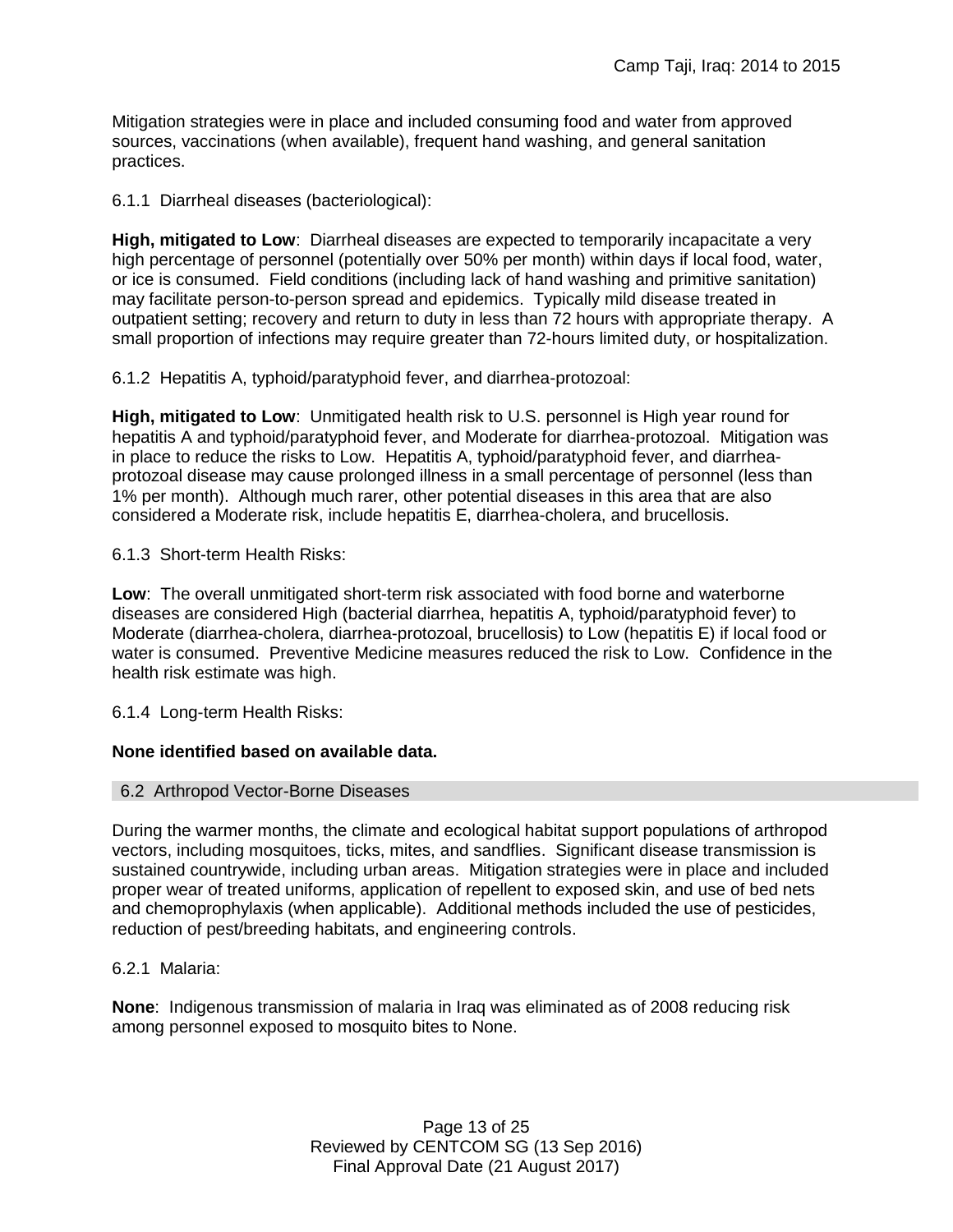### 6.2.2 Leishmaniasis:

**Moderate, mitigated to Low**: The disease risk is Moderate during the warmer months when sandflies are most prevalent, but reduced to Low with mitigation measures. Leishmaniasis is transmitted by sandflies. A small number of cases (less than 1% per month attack rate) could occur among personnel exposed to sandfly bites in areas with infected people, rodents, dogs, or other reservoir animals. In groups of personnel exposed to heavily infected sandflies in focal areas, attack rates can be very high (over 50%). There are two forms of the disease; cutaneous (acute form) and visceral (a more latent form of the disease). The leishmaniasis parasites may survive for years in infected individuals and this infection may go unrecognized by physicians in the United States when infections become symptomatic years later. Cutaneous infection is unlikely to be debilitating, though lesions may be disfiguring. Visceral leishmaniasis disease can cause severe febrile illness, which typically requires hospitalization with convalescence over 7 days.

6.2.3 Crimean-Congo hemorrhagic fever:

**Moderate, mitigated to Low**: Unmitigated risk is Moderate, but reduced to Low with mitigation measures. Crimean-Congo hemorrhagic fever occurs in rare cases (less than 0.1% per month attack rate in indigenous personnel) and is transmitted by tick bites or occupational contact with blood or secretions from infected animals. The disease typically requires intensive care with fatality rates from 5% to 50%.

### 6.2.4 Sandfly fever:

**Moderate, mitigated to Low**: Sandfly fever has a Moderate risk with potential disease rates from 1% to 10% per month; under worst case conditions disease rates can be as high as 50%. Mitigation measures reduced the risk to Low. The disease is transmitted by sandflies and occurs more commonly in children though adults are still at risk. Sandfly fever disease typically resulted in debilitating febrile illness requiring 1 to 7 days of supportive care followed by return to duty.

6.2.5 Sindbis (and Sindbis-like viruses):

**Low**: Sindbis and sindbis-like viruses are maintained in a bird-mosquito cycle in rural areas and occasionally caused limited outbreaks among humans. The viruses are transmitted by a variety of *Culex* mosquito species found primarily in rural areas. A variety of bird species may serve as reservoir or amplifying hosts. Extremely rare cases (less than 0.01% per month attack rate) could have occurred seasonally (April - November). Debilitating febrile illness often accompanied by rash typically requires 1 to 7 days of supportive care; significant arthralgias may persist for several weeks or more in some cases. This disease is associated with a Low health risk estimate.

6.2.6 Rickettsioses, tickborne (spotted fever group):

**Low**: Rare cases (less than 0.1% per month) of rickettsioses disease are possible among personnel exposed to tick bites. Rickettsioses are transmitted by multiple species of hard ticks, including *Rhipicephalus* spp., which are associated with dogs. Other species of ticks, including *Ixodes* are also capable of transmitting rickettsial pathogens in this group. In addition to dogs, various rodents and other animals also may serve as reservoirs. Ticks are most prevalent from April through November. Incidents can result in debilitating febrile illness, which may require 1

> Page 14 of 25 Reviewed by CENTCOM SG (13 Sep 2016) Final Approval Date (21 August 2017)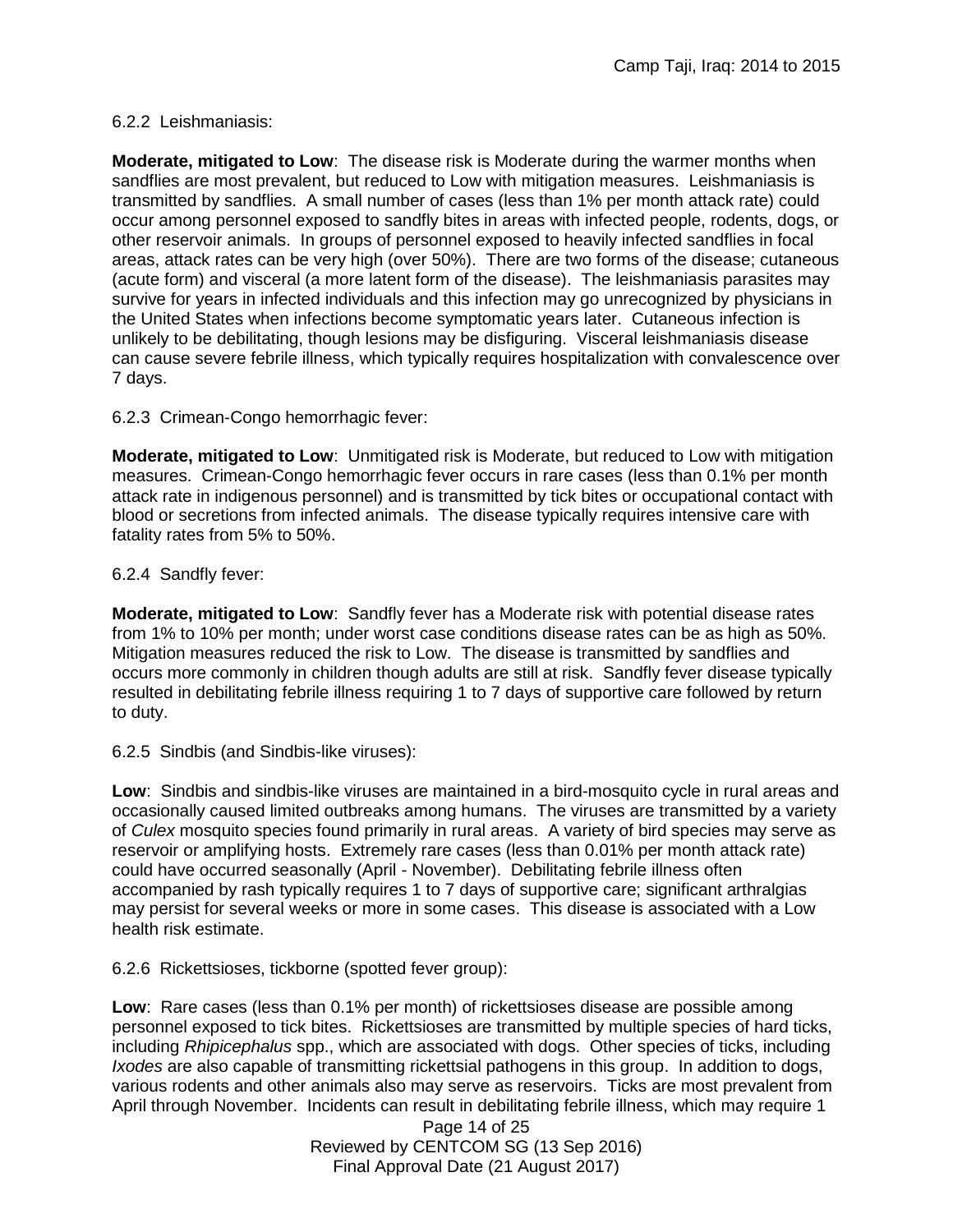to 7 days of supportive care followed by return to duty. The health risk of rickettsial disease is Low.

6.2.7 Typhus-murine (fleaborne):

**Low**: Typhus-murine has a Low risk estimate and is assessed as present but at unknown levels. Rare cases are possible among personnel exposed to rodents (particularly rats) and flea bites. Incidents may result in debilitating febrile illness typically requiring 1 to 7 days of supportive care followed by return to duty.

6.2.8 West Nile fever:

**Low**: West Nile fever is present. The disease is maintained by the bird population and transmitted to humans via mosquito vector. Typically, infections in young, healthy adults are asymptomatic although fever, headache, tiredness, body aches (occasionally with a skin rash on trunk of body), and swollen lymph glands can occurred. This disease is associated with a Low risk estimate.

6.2.9 Short-term health risks:

**Low:** The unmitigated risk is Moderate for leishmaniasis - cutaneous (acute), Crimean-Congo hemorrhagic fever, and sandfly fever; Low for sindbis, rickettsioses-tickborne*,* typhus-fleaborne, and West Nile fever. Risk is reduced to Low by proper wear of the uniform and application of repellent to exposed skin. Confidence in the risk estimate is high.

6.2.10 Long-term health risks:

**Low:** The unmitigated risk is Moderate for leishmaniasis-visceral (chronic). Risk is reduced to Low by proper wear of the uniform and application of repellent to exposed skin. Confidence in the risk estimate is high.

### 6.3 Water Contact Diseases

Tactical operations or recreational activities that involve extensive contact with surface water such as lakes, streams, rivers, or flooded fields may result in significant exposure to leptospirosis and schistosomiasis. Arid portions of Iraq without permanent or persistent bodies of surface water do not support transmission of leptospirosis or schistosomiasis. Risk was restricted primarily to areas along rivers and lakes. These diseases can debilitate personnel for up to a week or more. Leptospirosis risk typically increases during flooding. In addition, although not specifically assessed in this document, bodies of surface water are likely to be contaminated with human and animal waste. Activities such as wading or swimming may result in exposure to enteric diseases including diarrhea and hepatitis via incidental ingestion of water. Prolonged water contact also may lead to the development of a variety of potentially debilitating skin conditions including bacterial or fungal dermatitis. Mitigation strategies were in place and included avoiding water contact and recreational water activities, proper wear of uniform (especially footwear), and protective coverings for cuts/abraded skin.

> Page 15 of 25 Reviewed by CENTCOM SG (13 Sep 2016) Final Approval Date (21 August 2017)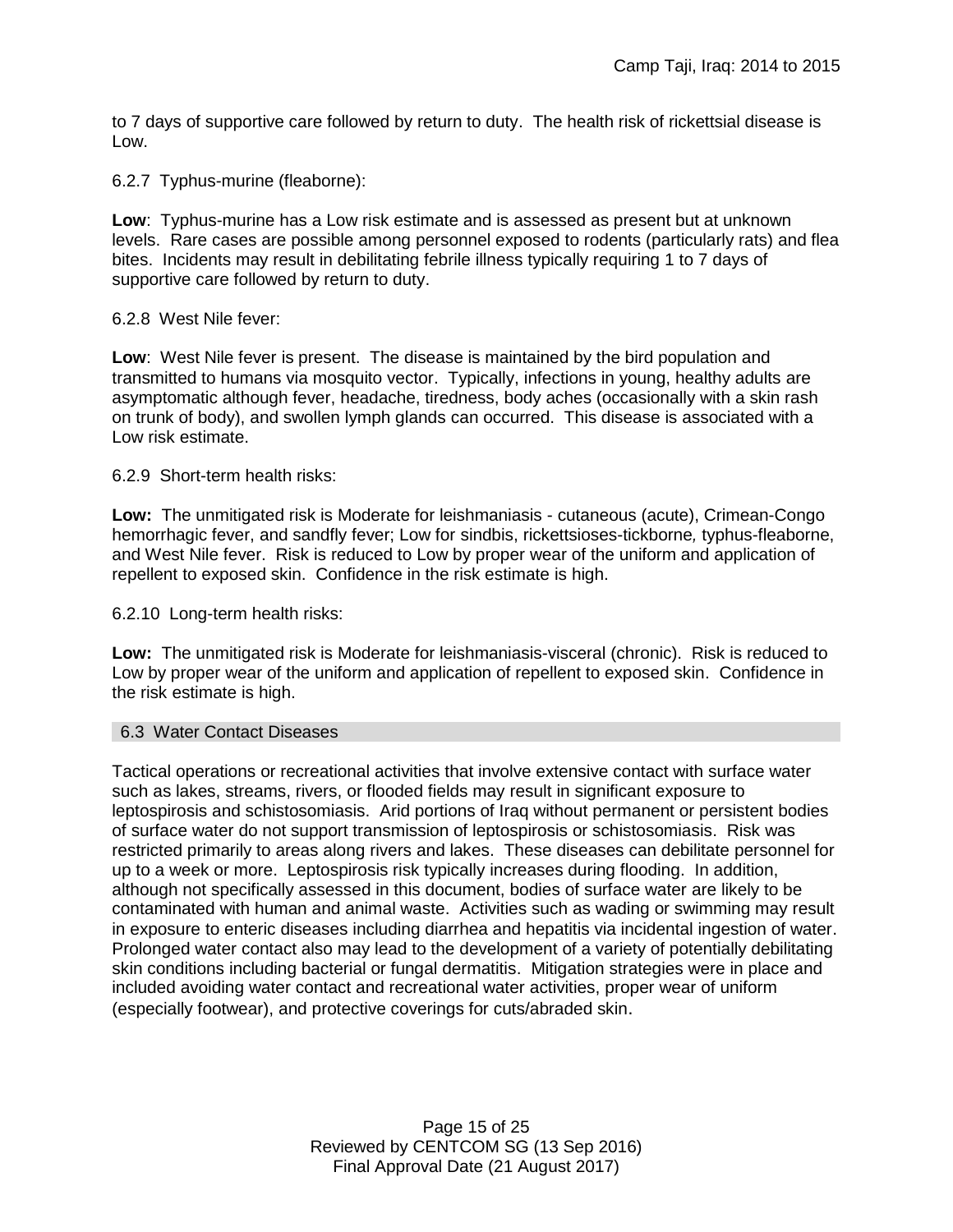### 6.3.1 Leptospirosis:

**Moderate, mitigated to Low**: Human infections occur seasonally (typically April through November) through exposure to water or soil contaminated by infected animals and is associated with wading, and swimming in contaminated, untreated open water. The occurrence of flooding after heavy rainfall facilitates the spread of the organism because as water saturates the environment leptospirosis present in the soil passes directly into surface waters. Leptospirosis can enter the body through cut or abraded skin, mucous membranes, and conjunctivae. Infection may also occur from ingestion of contaminated water. The acute, generalized illness associated with infection may mimic other tropical diseases (for example, dengue fever, malaria, and typhus), and common symptoms include fever, chills, myalgia, nausea, diarrhea, cough, and conjunctival suffusion. Manifestations of severe disease can include jaundice, renal failure, hemorrhage, pneumonitis, and hemodynamic collapse. Recreational activities involving extensive water contact may result in personnel being temporarily debilitated with leptospirosis. This disease is associated with a Moderate health risk estimate.

### 6.3.2 Schistosomiasis:

**Moderate, mitigated to Low**: Humans are the principal reservoir for schistosomes; humans shed schistosome eggs in urine or feces. Animals such as cattle and water buffalo may also be significant reservoirs. Rare cases (less than 0.1% per month attack rate) may occur seasonally (typically April through November) among personnel wading or swimming in lakes, streams, or irrigated fields which were frequently contaminated with human and animal waste containing schistosome eggs. In groups with prolonged exposure to heavily contaminated foci, attack rates may exceed 10%. Exceptionally heavy concentrations of schistosomes may occur in discrete foci, which were difficult to distinguish from less contaminated areas. In non-immune personnel exposed to such foci, rates of acute schistosomiasis may be over 50%. Mild infections are generally asymptomatic. In very heavy acute infections, a febrile illness (acute schistosomiasis) may occur, especially with *Schistosoma japonicum* and *S. mansoni*, requiring hospitalization and convalescence over 7 days. This disease is associated with a Moderate health risk estimate.

6.3.3 Short-term health risks:

**Low:** Unmitigated Health risk of schistosomiasis and leptospirosis is Moderate during warmer months. Mitigation measures reduce the risk to Low. Confidence in the health risk estimate is high.

6.3.4 Long-term health risks:

### **None identified based on available data.**

### 6.4 Respiratory Diseases

Although not specifically assessed in this document, deployed U.S. Forces may be exposed to a wide variety of common respiratory infections in the local population. These include influenza, pertussis, viral upper respiratory infections, viral and bacterial pneumonia, and others. The U.S. military populations living in close-quarter conditions are at risk for substantial person-to-person spread of respiratory pathogens. Influenza is of particular concern because of its ability to debilitate large numbers of unvaccinated personnel for several days. Mitigation strategies were

> Page 16 of 25 Reviewed by CENTCOM SG (13 Sep 2016) Final Approval Date (21 August 2017)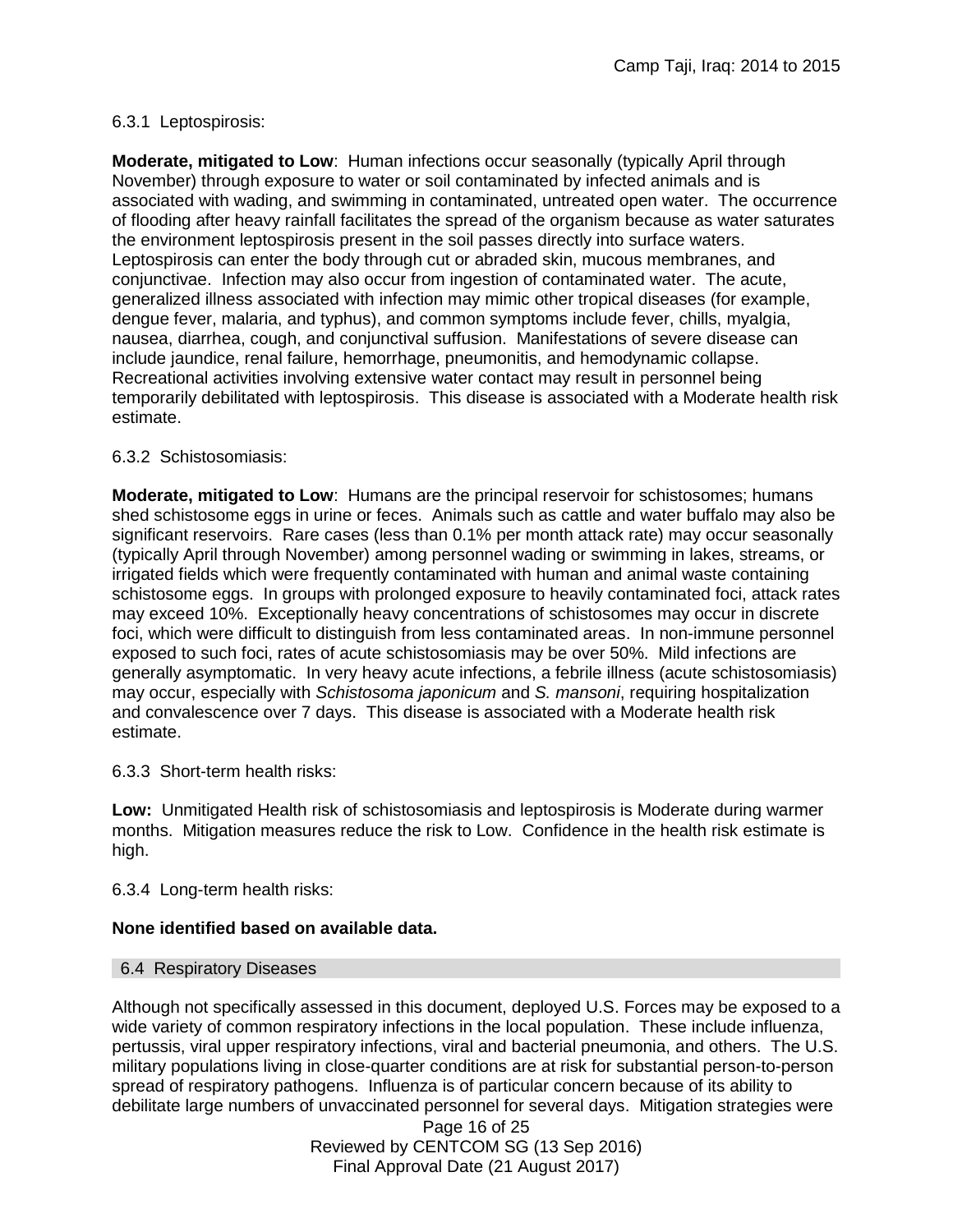in place and included routine medical screenings, vaccination, enforcing minimum space allocation in housing units, implementing head-to-toe sleeping in crowded housing units, implementation of proper PPE when necessary for healthcare providers and detention facility personnel.

### 6.4.1 Tuberculosis:

**Moderate, mitigated to Low:** Potential health risk to U.S. personnel is Moderate, mitigated to Low, year round. Transmission typically requires close and prolonged contact with an active case of pulmonary or laryngeal TB, although it also can occur with more incidental contact. Tuberculin skin tests screening or blood test may be warranted in personnel with a history of prolonged close exposure to local populations.

### 6.4.2 Meningococcal meningitis:

**Low:** Meningococcal meningitis poses a Low risk and is transmitted from person to person through droplets of respiratory or throat secretions. Close and prolonged contact facilitates the spread of this disease. Meningococcal meningitis is potentially a very severe disease typically requiring intensive care; fatalities may occur in 5-15% of cases.

6.4.3 Middle East respiratory syndrome coronavirus:

**Low**: Although no cases have been reported in Iraq, MERS-CoV is known to occur within the region. Most MERS patients developed severe acute respiratory illness with symptoms of fever, cough and shortness of breath. MERS-CoV has spread from ill people to others through close contact, such as caring for or living with an infected person. The incubation period for MERS-CoV is usually about 5 to 6 days, but can range from 2 to 14 days. Currently, there is no vaccine to prevent MERS-CoV infection.

6.4.4 Short-term health risks:

**Low:** Moderate (TB) to Low (for meningococcal meningitis and MERS-CoV). Overall risk was reduced to Low with mitigation measures. Confidence in the health risk estimate is high.

6.4.5 Long-term health risks:

**None identified based on available data.** Tuberculosis is evaluated as part of the postdeployment health assessment. A TB skin test is required post-deployment if potentially exposed and is based upon individual service policies.

### 6.5 Animal-Contact Diseases

### 6.5.1 Rabies:

**Moderate, mitigated to Low:** Rabies posed a year-round moderate risk. Occurrence in local animals was well above U.S. levels due to the lack of organized control programs. Dogs were the primary reservoir of rabies in Iraq, and a frequent source of human exposure. In June 2008, the New Jersey Health department in the United States reported a confirmed case of rabies in a mixed-breed dog recently imported from Iraq. Rabies is transmitted by exposure to the virusladen saliva of an infected animal, typically through bites but could occur from scratches contaminated with the saliva. No cases of rabies acquired in Iraq have been identified in U.S.

> Page 17 of 25 Reviewed by CENTCOM SG (13 Sep 2016) Final Approval Date (21 August 2017)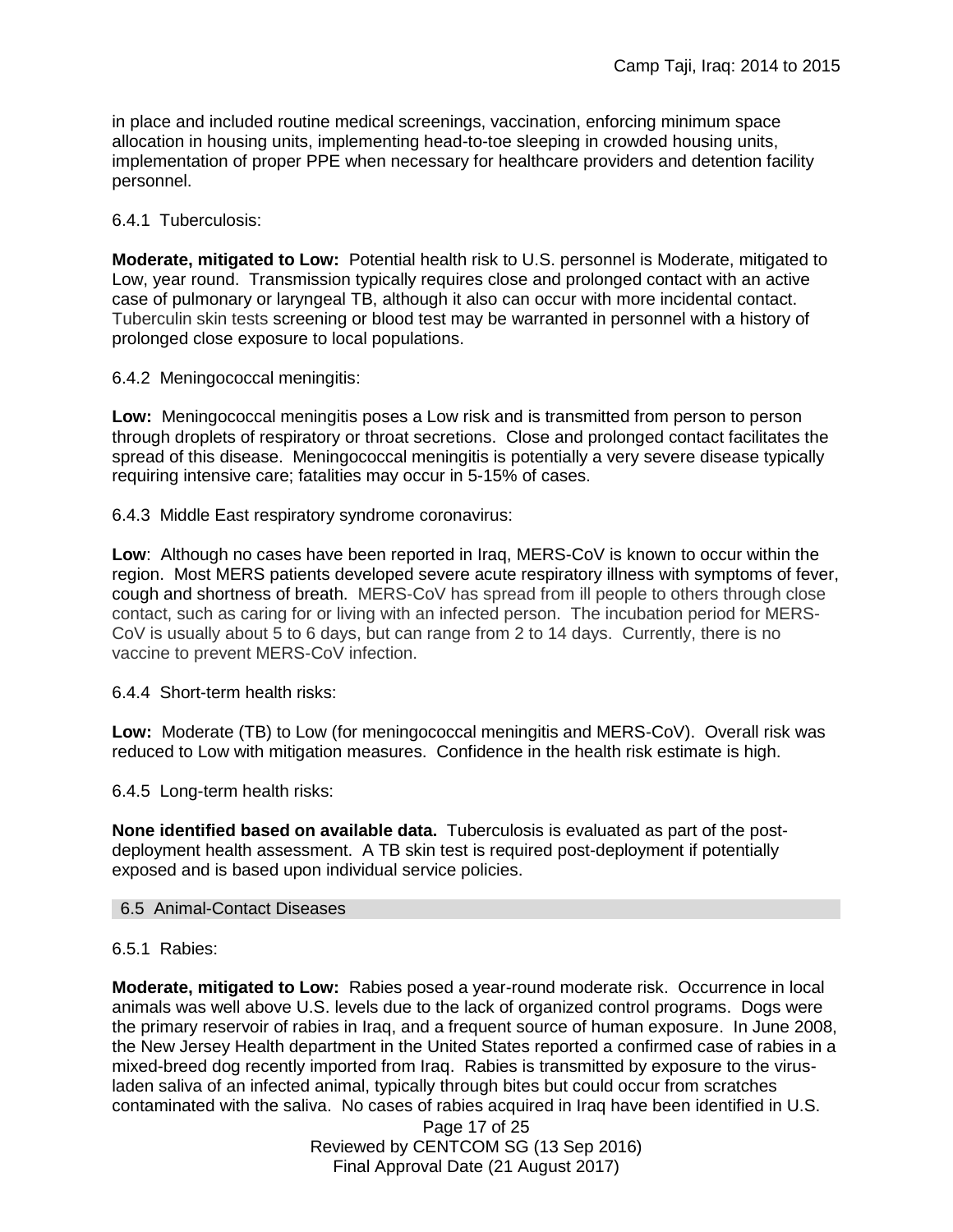Service members to date. The vast majority (>99%) of persons who develop rabies disease will do so within a year after a risk exposure, there have been rare reports of individuals presenting with rabies disease up to 6 years or more after their last known risk exposure. Mitigation strategies included command emphasis of CENTCOM GO 1B, reduction of animal habitats, active pest management programs, and timely treatment of feral animal scratches/bites.

### 6.5.2 Anthrax:

**Low:** Anthrax cases are rare in indigenous personnel and pose a Low risk to U.S. personnel. Anthrax is a naturally occurring infection; cutaneous anthrax is transmitted by direct contact with infected animals or carcasses, including hides. Eating undercooked infected meat may result in contracting gastrointestinal anthrax. Pulmonary anthrax is contracted through inhalation of spores and is extremely rare. Mitigation measures included consuming approved food sources, proper food preparation and cooking temperatures, avoiding animals and farms, dust abatement when working in these areas, vaccinations, and wearing proper PPE for personnel working with animals.

### 6.5.3 Q-Fever:

**Moderate, mitigated to Low:** Potential health risk to U.S. personnel is Moderate but mitigated to Low, year round. Rare cases are possible among personnel exposed to aerosols from infected animals, with clusters of cases possible in some situations. Significant outbreaks (affecting 1-50%) can occur in personnel with heavy exposure to barnyards or other areas where animals are kept. Unpasteurized milk may also transmit infection. The primary route of exposure is respiratory, with an infectious dose as Low as a single organism. Incidence could result in debilitating febrile illness, sometimes presenting as pneumonia, typically requiring 1 to 7 days of inpatient care followed by return to duty. Mitigation strategies in place as listed in paragraph 6.5.2 except for vaccinations.

### 6.5.4 Avian influenza:

**Low:** Potential health risk to U.S. personnel is Low. Although avian influenza is easily transmitted among birds, bird-to-human transmission is extremely inefficient. Human-to-human transmission appears to be exceedingly rare, even with relatively close contact. Extremely rare cases (less than 0.01% per month attack rate) could occur. Incidence could result in very severe illness with fatality rate higher than 50% in symptomatic cases. Mitigation strategies included avoidance of birds/poultry and proper cooking temperatures for poultry products.

### 6.5.5 Short-term health risks:

**Low:** The short-term unmitigated risk is Moderate for rabies, and Q-fever, to Low for anthrax, and avian influenza. Mitigation measures reduced the overall risk to Low. Confidence in risk estimate is high.

6.5.6 Long-term health risks:

**Low:** A Low long-term risk exists for rabies because, in rare cases, the incubation period for rabies can be several years.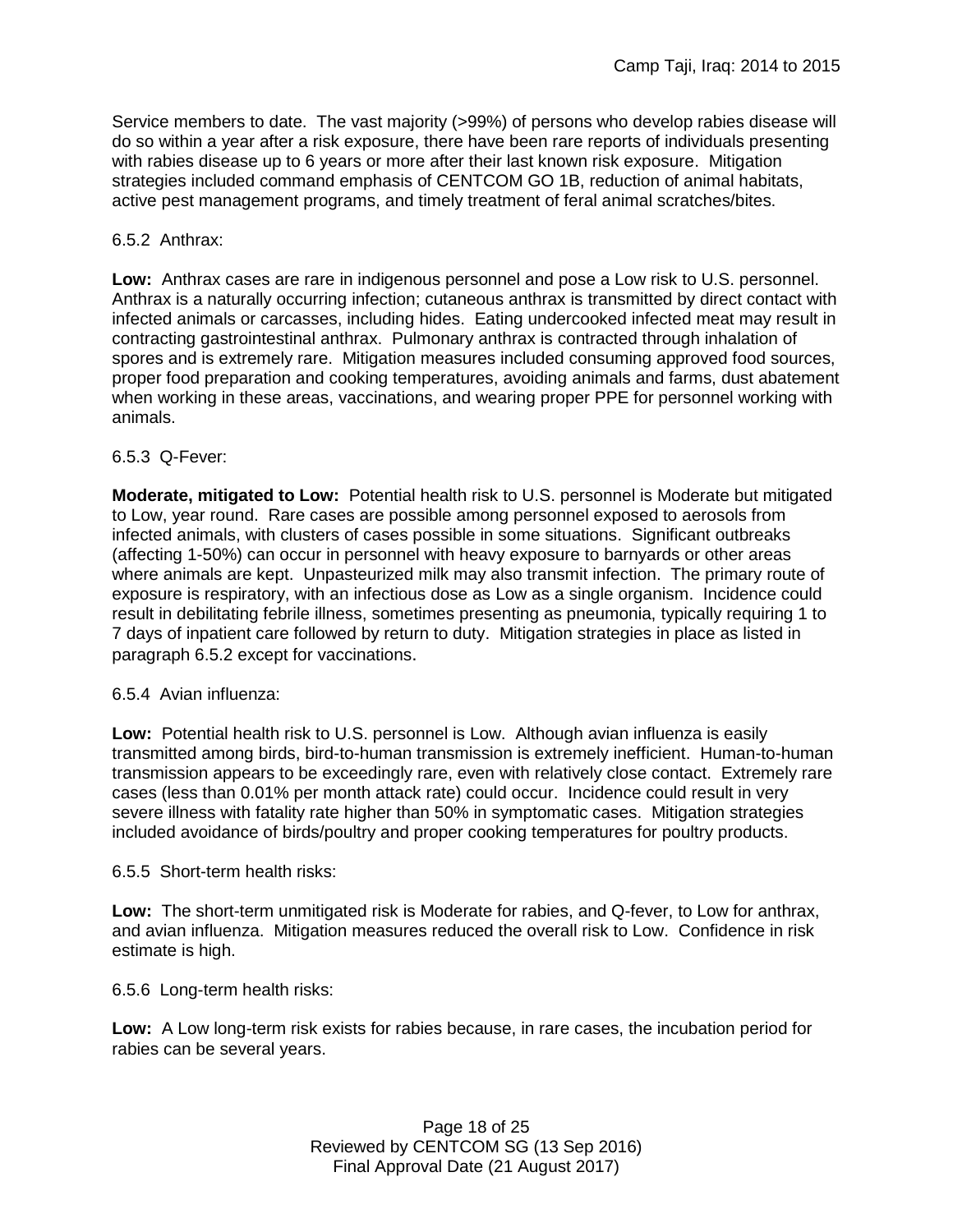### 6.6 Soil-contact Diseases

6.6.1 Soil-transmitted helminthes (hookworm, strongyloidiasis, cutaneous larva migrans):

**Low:** Potential health risk to U.S. personnel is Low during warmer months (typically April through November) when vector activity is highest. Risk reduced with mitigation measures. A small number of cases (less than 0.1% per month attack rate) could occur among personnel with direct skin exposure to soil contaminated with human or animal feces (including sleeping on bare ground, walking barefoot). Initial skin symptoms typically are mild and are not debilitating. However, systemic symptoms of fever, cough, abdominal pain, nausea, and diarrhea may develop weeks to months after initial infection with hookworm or *Strongyloides*. More severe infections with high worm burden may be debilitating in some cases. Rates of infection in U.S. personnel will be highly variable, depending on specific local environmental conditions. Rates of infection in U.S. personnel are expected to be less than 1% per month in most locations. However, rates in some focal areas with heavily contaminated soil could exceed 1% per month.

6.6.2 Short-term health risks:

**Low:** Low for soil transmitted helminthes. Overall risk was further reduced with mitigation measures. Confidence in the health risk estimate is high.

6.6.3 Long-term health risks:

### **None identified based on available data.**

#### **7 Venomous Animal/Insect**

All information was taken directly from the Armed Forces Pest Management Board (Reference 7) and the Clinical Toxinology Resources website from the University of Adelaide, Australia (Reference 8). The species listed below have home ranges that overlap the location of Camp Taji, and may present a health risk if personnel encounter them. See Section 10.4 for more information about pesticides and pest control measures.

### 7.1 Spiders

*Latrodectus pallidus*: Clinical effects uncertain, but related to medically important species; therefore, major envenoming cannot be excluded.

### 7.2 Scorpions

- *Androctonus crassicauda (black scorpion)*:Severe envenoming possible and potentially lethal, however most stings cause only severe local pain.
- *Buthacus leptochelys*, *Buthacus macrocentrus*, *Compsobuthus matthiesseni*, *Compsobuthus werneri, Mesobuthus caucasicus, Mesobuthus eupeus, Orthochirus iraqus*, and *Orthochirus scrobiculosus*: Clinical effects unknown; there are a number of dangerous Buthid scorpions, but there are also some known to cause minimal effects only. Without clinical data, it is unclear where this species fits within that spectrum.
- *Scorpio maurus, Scorpio maurus palmatus*: Mild envenoming only, not likely to prove lethal.

Page 19 of 25 Reviewed by CENTCOM SG (13 Sep 2016) Final Approval Date (21 August 2017)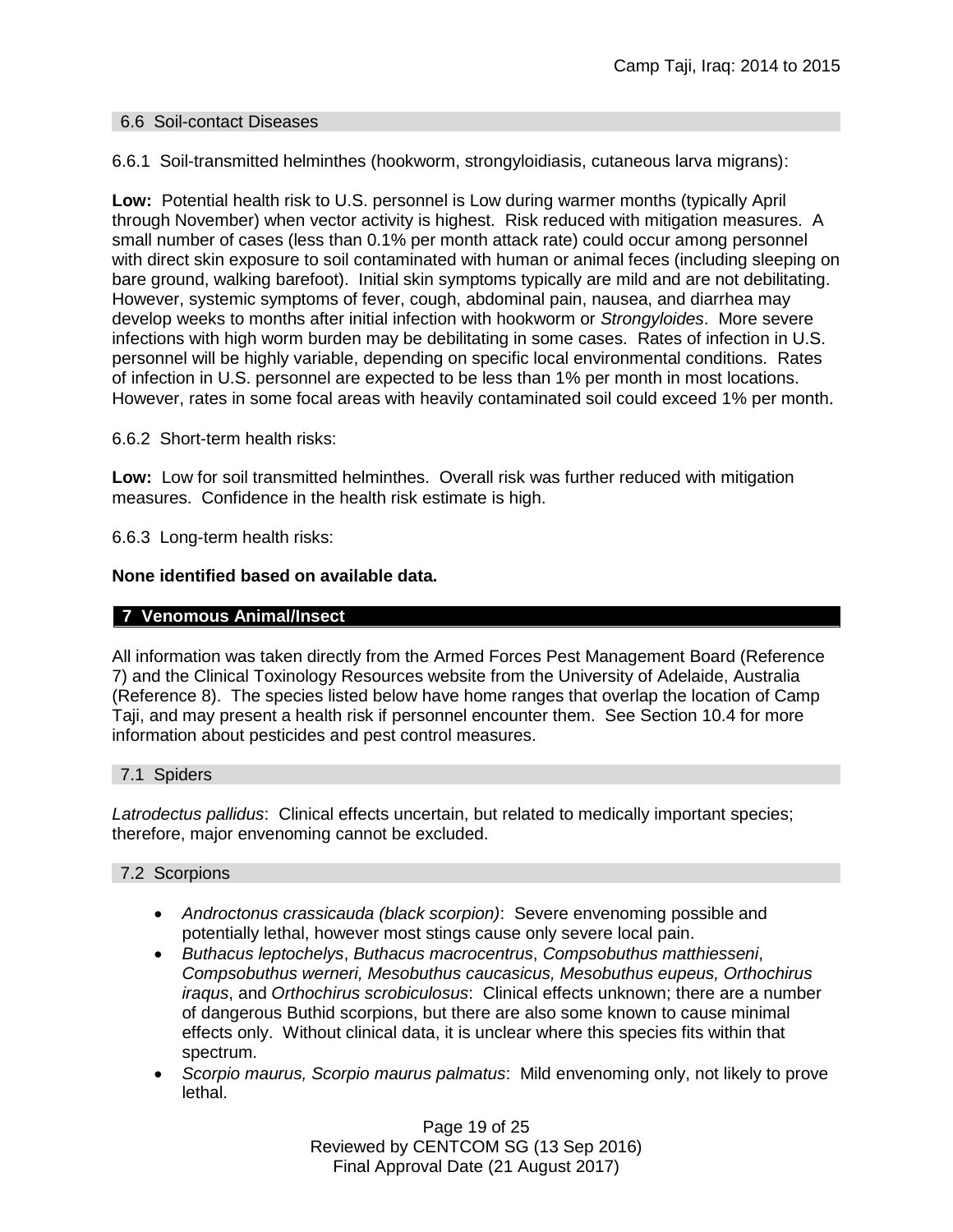- *Hemiscorpius lepturus*: Severe envenoming possible, potentially lethal.
- *Hottentotta saulcyi*, *Hottentotta scaber*, and *Hottentotta schach*: Moderate envenoming possible but unlikely to prove lethal.

7.3 Snakes

- *Cerastes gasperettii*: Potentially lethal envenoming, though unlikely.
- *Malpolon moilensis*, M*alpolon monspessulanus*, *Pseudocyclophis persicus, and Pseudocyclophis persicus fieldi*: Clinical effects varies, but unlikely to cause significant envenoming.
- *Macrovipera lebetina* subspecies e*uphratica* and subspecies *obtusa, Vipera albicornuta,* and *Walterinnesia aegyptia*: Severe envenoming possible, potentially lethal.

### 7.4 Short-term health risk

**Low:** If encountered, effects of venom vary with species from mild localized swelling (e.g., *S. maurus*) to potentially lethal effects (e.g., *V. albicornuta*). See effects of venom above. Mitigation strategies included avoiding contact, proper wear of uniform (especially footwear), and timely medical treatment. Confidence in the health risk estimate is Low (Reference 4, Table 3-6).

### 7.5 Long-term health risk

### **None identified.**

# **8 Heat/Cold Stress**

### 8.1 Heat

Summer (June - September) monthly mean daily maximum temperatures range from 107 degrees Fahrenheit (°F) to 115 °F with an average temperature of 111 °F based on historical climatological data from the U.S. Air Force Combat Climatology Center, 14<sup>th</sup> Weather Squadron. The health risk of heat stress/injury based on temperatures alone is Low  $(< 78 \degree F)$  from December to February, Moderate (78-81.9°F) for November and March, and extremely High (≥ 88°F) from April to October. However, work intensity and clothing/equipment worn pose greater health risk of heat stress/injury than environmental factors alone (Reference 9). Managing risk of hot weather operations included monitoring work/rest periods, proper hydration, and taking individual risk factors (e.g., acclimation, weight, and physical conditioning) into consideration. Risk of heat stress/injury was reduced with preventive measures.

### 8.1.1 Short-term health risk:

**Low to High, mitigated to Low:** The risk of heat injury was reduced to Low through preventive measures such as work/rest cycles, proper hydration and nutrition, and monitoring wet bulb globe temperature. Risk of heat injury in unacclimatized or susceptible populations (older, previous history of heat injury, poor physical condition, underlying medical/health conditions), and those under operational constraints (equipment, PPE, vehicles) is High from April to October, Moderate for November and March, and Low from December to February. Confidence in the health risk estimate is low (Reference 9, Table 3-6).

> Page 20 of 25 Reviewed by CENTCOM SG (13 Sep 2016) Final Approval Date (21 August 2017)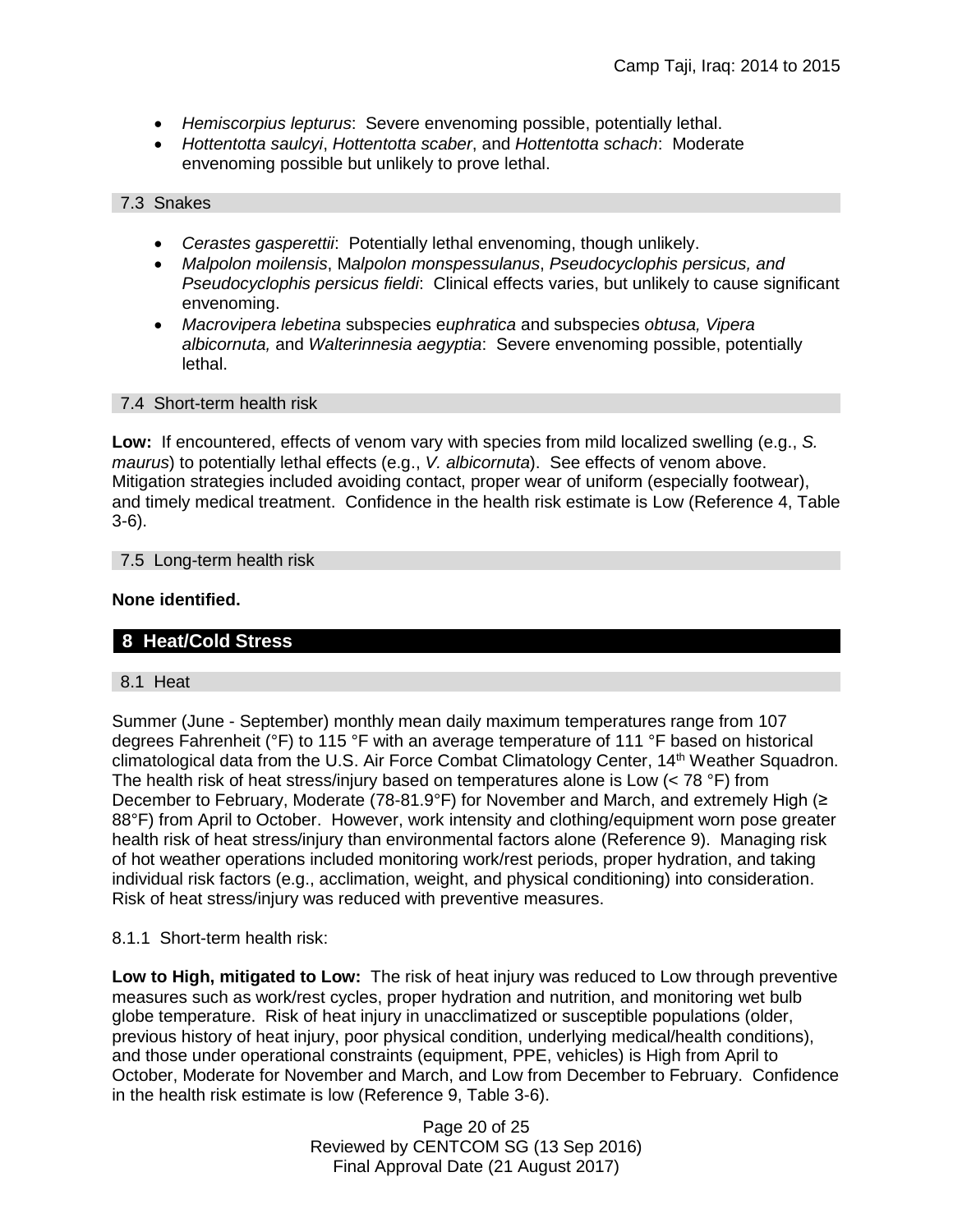8.1.2 Long-term health risk:

**Low:** The long-term risk was Low. However, the risk may be greater to certain susceptible persons–those older (i.e., greater than 45 years), in lesser physical shape, or with underlying medical/health conditions. Long-term health implications from heat injuries were rare but can occur, especially from more serious injuries such as heat stroke. It was possible that high heat in conjunction with various chemical exposures can increase long-term health risks, though specific scientific evidence was not conclusive. Confidence in these risk estimates was medium (Reference 4, Table 3-6).

8.2 Cold

8.2.1 Short-term health risks:

Winter (December - March) mean daily minimum temperatures range from 46 °F to 55 °F with an average temperature of 50 °F based on historical climatological data from the U.S. Air Force Combat Climatology Center, 14<sup>th</sup> Weather Squadron. Because even on warm days a significant drop in temperature after sunset by as much as 40 °F can occur, there is a risk of cold stress/injury from December to March. The risk assessment for Non-Freezing Cold Injuries, such as chilblain, trench foot, and hypothermia, is Low, based on historical temperature and precipitation data. Frostbite is unlikely to occur because temperatures rarely drop below freezing. However, personnel may encounter significantly lower temperatures during field operations at higher altitudes. As with heat stress/injuries, cold stress/injuries are largely dependent on operational and individual factors instead of environmental factors alone (Reference 9).

**Low:** The health risk of cold injury is Low. Confidence in the health risk estimate is medium (Reference 4, Table 3-6).

8.2.2 Long-term health risk:

**Low:** The health risk of cold injury is Low. Confidence in the health risk estimate is high (Reference 4, Table 3-6).

# **9 Noise**

### 9.1 Continuous

No specific hazard sources were documented in the DOEHRS or MESL from 1 January 2014 through 31 December 2015.

9.1.1 Short- and long-term health risks:

### **Not evaluated.**

9.2 Impulse

No specific hazard sources were documented in the DOEHRS or MESL from 1 January 2014 through 31 December 2015.

> Page 21 of 25 Reviewed by CENTCOM SG (13 Sep 2016) Final Approval Date (21 August 2017)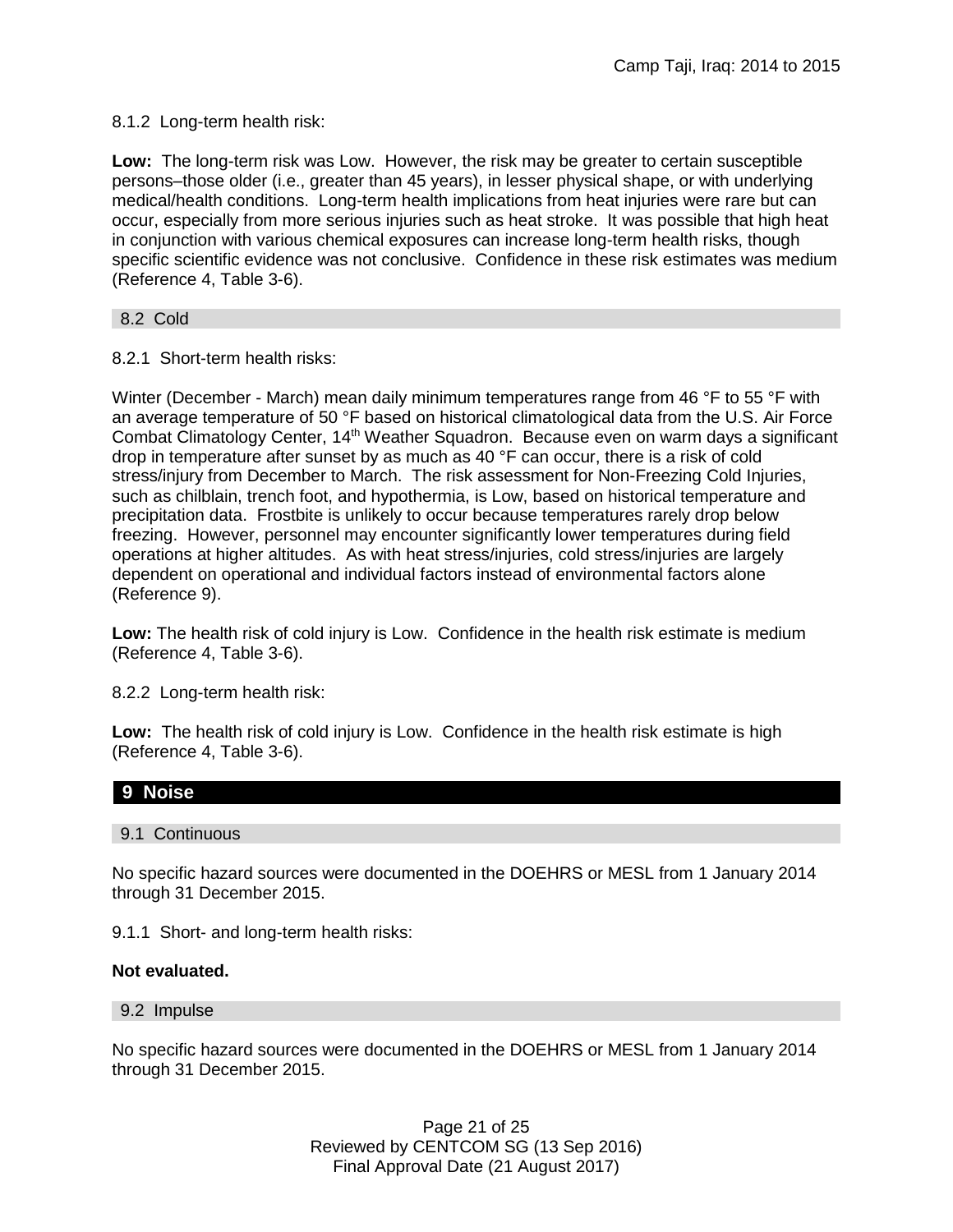9.2.1 Short-term and Long-term health risks:

### **Not evaluated**.

### **10 Unique Incidents/Concerns**

### 10.1 Potential environmental contamination sources

DOD personnel are exposed to various chemical, physical, ergonomic, and biological hazards in the course of performing their mission. These types of hazards depend on the mission of the unit and the operations and tasks, which the personnel are required to perform to complete their mission. The health risk associated with these hazards depends on a number of elements including what materials are used, how long the exposure last, what is done to the material, the environment where the task or operation is performed, and what controls are used. The hazards can include exposures to heavy metal particulates (e.g. lead, cadmium, manganese, chromium, and iron oxide), solvents, fuels, oils, and gases (e.g., carbon monoxide, carbon dioxide, oxides of nitrogen, and oxides of sulfur). Most of these exposures occur when performing maintenance tasks such as painting, grinding, welding, engine repair, or movement through contaminated areas. Exposures to these occupational hazards can occur through inhalation (air), skin contact, or ingestion; however, exposures through air are generally associated with the highest health risk.

### 10.2 Waste Sites/Waste Disposal

No specific hazard sources were documented in the DOEHRS or MESL from 1 January 2014 through 31 December 2015.

The previous POEMS, Camp Taji 2009 – 2011, indicates that burn pits were no longer in use after December 2010. The 2015 Occupational and Environmental Health Site Assessment (OEHSA) indicates that two regulated medical waste incinerators were in operation in the hazardous material disposal yard located on the north side of Camp Taji. No burn pits were located at the camp (Reference 10).

Grey and black water waste were trucked off site for disposal (Reference 10).

10.2.1 Short- and long-term health risks:

### **Not evaluated.**

### 10.3 Fuel/petroleum products/industrial chemical spills

No specific hazard sources were documented in the DOEHRS or MESL from 1 January 2014 through 31 December 2015.

10.3.1 Short- and long-term health risks:

### **Not evaluated.**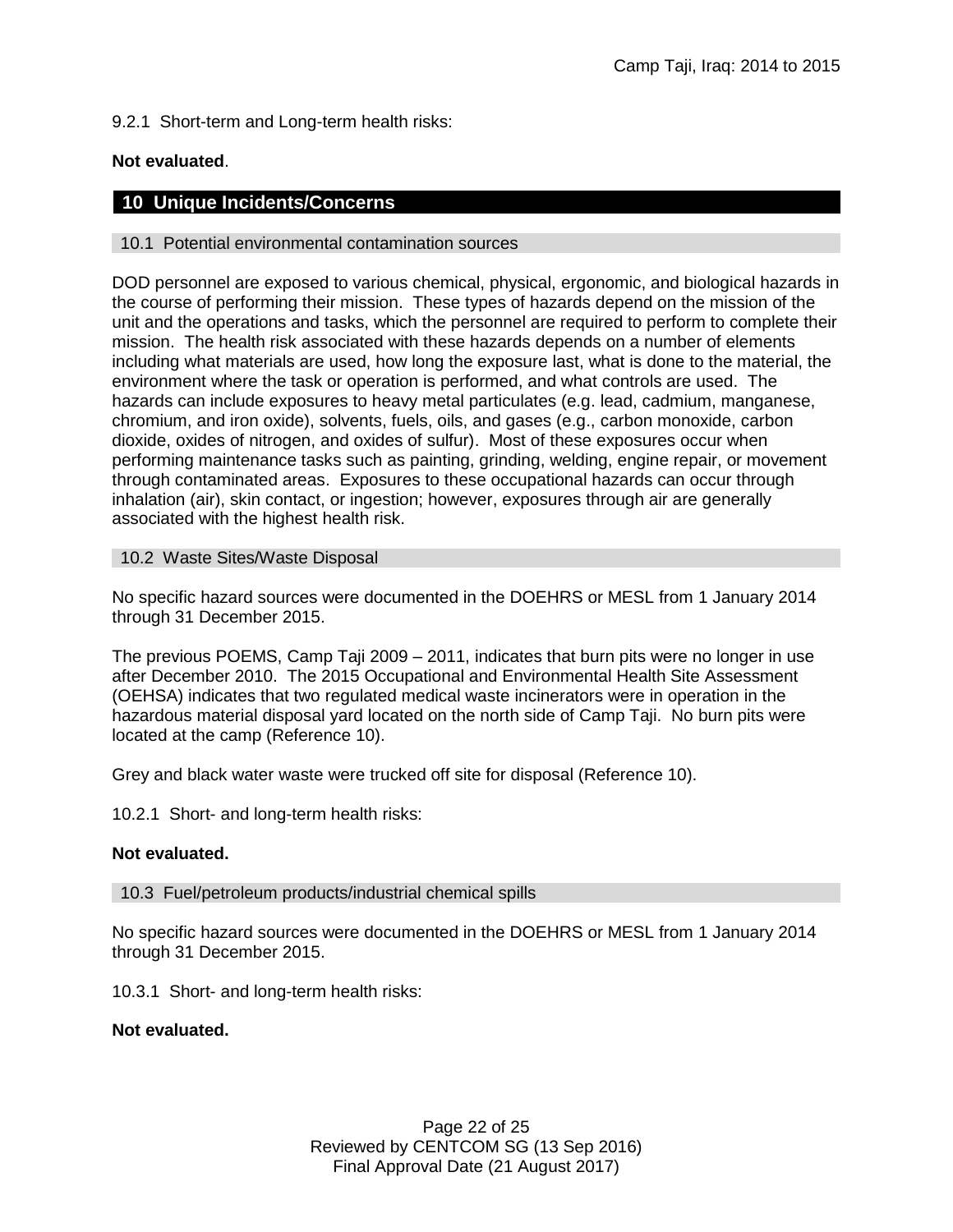### 10.4 Pesticides/Pest Control:

The health risk of exposure to pesticide residues is considered within the framework of typical residential exposure scenarios, based on the types of equipment, techniques, and pesticide products that have been employed (e.g., enclosed bait stations for rodenticides, various handheld equipment for spot treatments of insecticides and herbicides, and a number of readyto-use methods such as aerosol cans and baits). The control of rodents required the majority of pest management inputs, with the acutely toxic rodenticides staged as solid formulation lethal baits placed in tamper-resistant bait stations indoors and outdoors throughout cantonment areas. Nuisance insects, including biting and stinging insects such as bees, wasps, and ants, also required significant pest management inputs. Use of pesticides targeting against these pests generally involved selection of compounds with low mammalian toxicity and short-term residual using pinpoint rather than broadcast application techniques. No specific hazard sources were documented in DOEHRS or MESL data portal.

10.4.1 Short-term and Long-term health risks

### **Not evaluated.**

### 10.5 Asbestos

No specific hazard sources were documented in the DOEHRS or MESL from 1 January 2014 through 31 December 2015.

10.5.1 Short- and long-term health risks:

### **Not evaluated.**

### 10.6 Lead Based Paint

No specific hazard sources were documented in the DOEHRS or MESL from 1 January 2014 through 31 December 2015.

10.6.1 Short and long-term health risks:

### **Not evaluated.**

### 10.7 Burn Pit

The previous POEMS, Camp Taji 2009 – 2011, indicates that burn pits were no longer in use after December 2010. The 2015 OEHSA indicates that two regulated medical waste incinerators were in operation in the hazardous material disposal yard located on the north side of Camp Taji. No nurn pits were located at the camp (Reference 10).

While not specific to Camp Taji, the consolidated epidemiological and environmental sampling and studies on burn pits that have been conducted as of the date of this publication have been unable to determine whether an association does or does not exist between exposures to emissions from the burn pits and long-term health effects (Reference 10). The Institute of Medicine committee's (Reference 10) review of the literature and the data suggests that service in Iraq or Afghanistan (i.e., a broader consideration of air pollution than exposure only to burn-pit emissions) may be associated with long-term health effects, particularly in susceptible (e.g.,

> Page 23 of 25 Reviewed by CENTCOM SG (13 Sep 2016) Final Approval Date (21 August 2017)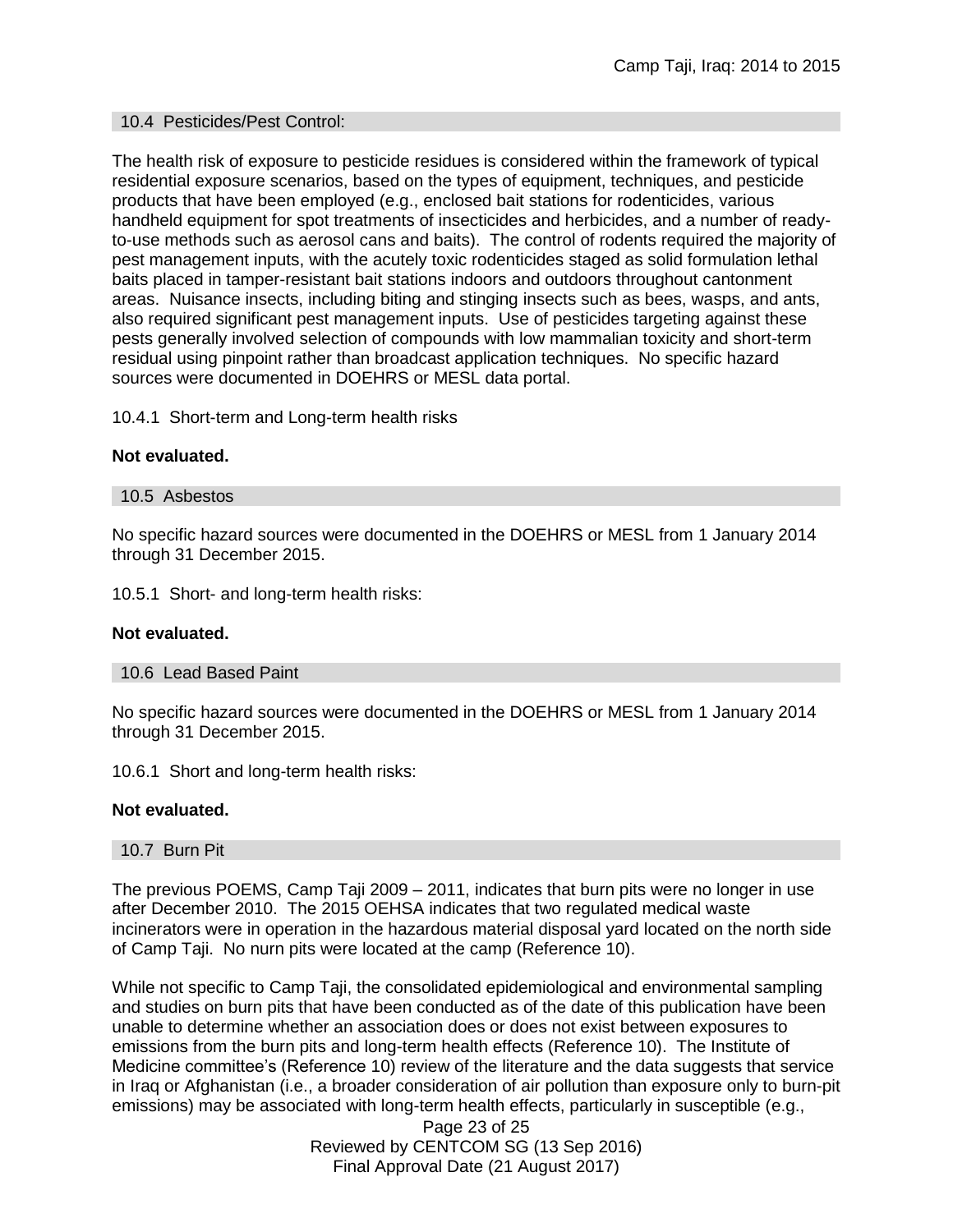those who have asthma) or highly exposed subpopulations, such as those who worked at the burn pit. Such health effects would be due mainly to high ambient concentrations of PM from both natural and anthropogenic sources, including military sources. If that broader exposure to air pollution turns out to be relevant, potentially related health effects of concern are respiratory and cardiovascular effects and cancer. Susceptibility to the PM health effects could be exacerbated by other exposures, such as stress, smoking, local climatic conditions, and coexposures to other chemicals that affect the same biologic or chemical processes. Individually, the chemicals measured at burn pit sites in the study were generally below concentrations of health concern for general populations in the United States. However, the possibility of exposure to mixtures of the chemicals raises the potential for health outcomes associated with cumulative exposure to combinations of the constituents of burn-pit emissions and emissions from other sources.

# **11 References<sup>1</sup>**

 $\overline{a}$ 

- 1. Department of Defense. 2006. Department of Defense Instruction (DoDI) 6490.03, *Deployment Health*. Defense Occupational and Environmental Health Readiness System (referred to as the DOEHRS-EH database) at [https://doehrs-ih.csd.disa.mil/Doehrs/.](https://doehrs-ih.csd.disa.mil/Doehrs/)
- 2. Department of Defense. 2008. DoDI 6055.05, *Occupational and Environmental Health.*
- 3. Joint Chiefs of Staff. 2012. Joint Staff Memorandum (MCM) 0017-12, *Procedures for Deployment Health Surveillance*.
- 4. U.S. Army Public Health Command. June 2013 Revision. Technical Guide 230, *Environmental Health Risk Assessment and Chemical Exposure Guidelines for Deployed Military Personnel*.
- 5. Department of Defense. DoD MESL Data Portal. [https://aphc-mesl.amedd.army.mil/mesl/.](https://aphc-mesl.amedd.army.mil/mesl/) Some of the data and reports used may be classified or otherwise have some restricted distribution.
- 6. U.S. Central Command. 2013. Modification 12 to United States Central Command Individual Protection and Individual Unit Deployment Policy, 02 December 2013.

Page 24 of 25 Reviewed by CENTCOM SG (13 Sep 2016) Final Approval Date (21 August 2017)

 $1$  NOTE. The data are currently assessed using the USAPHC 2013 TG 230. The general method involves an initial review of the data, which eliminates all chemical substances not detected above 1-year negligible MEGs. Those substances screened out are not considered acute or chronic health hazards so are not assessed further. For remaining substances, acute and chronic health effects are evaluated separately for air and water (soil is only evaluated for long term risk). This is performed by deriving separate short-term and long-term population exposure level and estimates (referred to as population exposure point concentrations) that are compared to MEGs derived for similar exposure durations. If less than or equal to negligible MEG the risk is Low. If levels are higher than negligible then there is a chemical-specific toxicity and exposure evaluation by appropriate SMEs, which includes comparison to any available marginal, critical or catastrophic MEGs. For drinking water

<sup>15-</sup>L/day MEGs are used for the screening while site specific 5-15 L/day are used for more detailed assessment. For non-drinking water (such as that used for personal hygiene or cooking), the 'consumption rate' is limited to 2 L/day (similar to the EPA,) which is derived by multiplying the 5-L/day MEG by a factor of 2.5. This value is used to conservatively assess non-drinking uses of water.